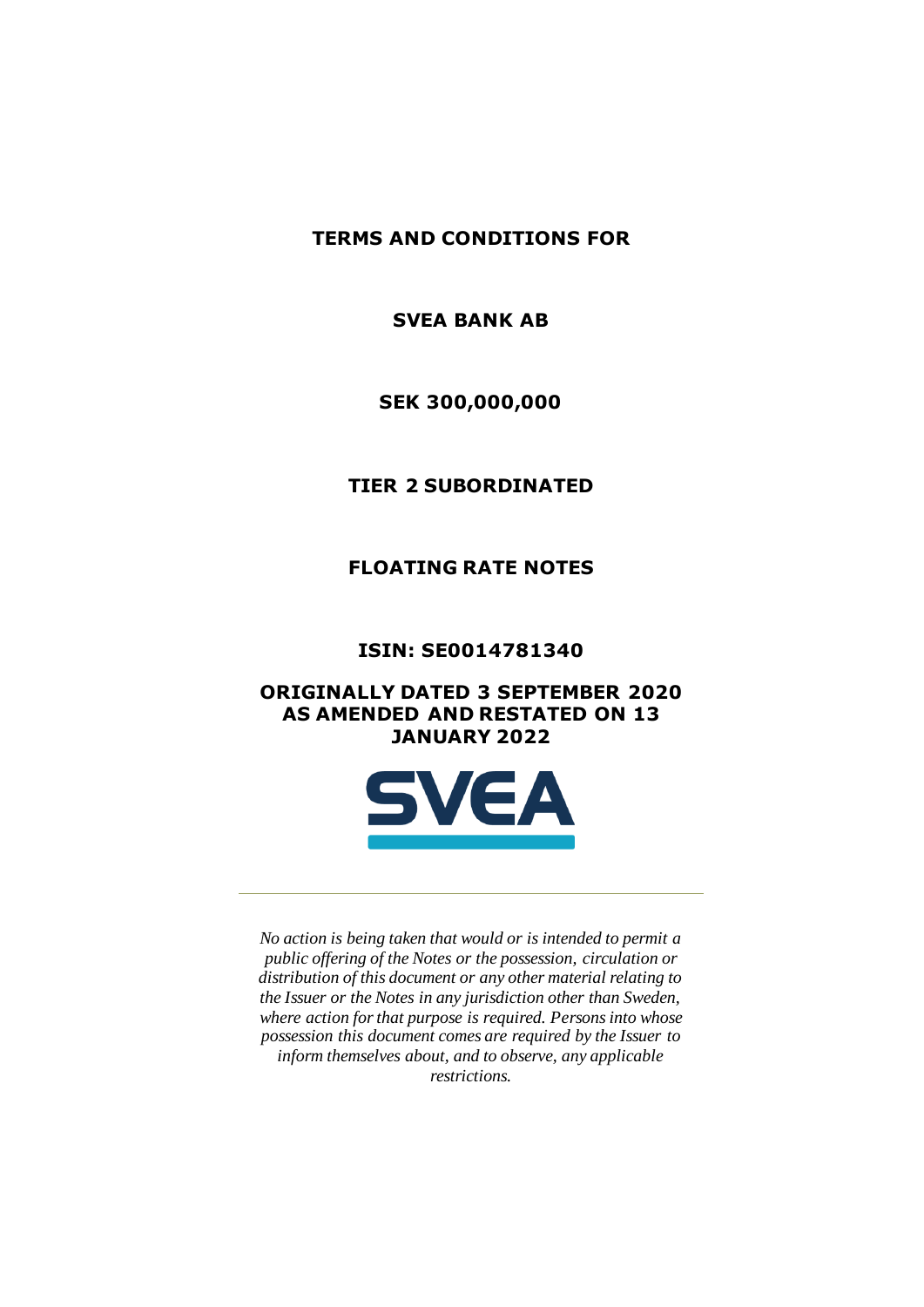#### **Privacy Notice**

The Issuer and the Agent may collect and process personal data relating to the Noteholders, the Noteholders' representatives or agents, and other persons nominated to act on behalf of the Noteholders pursuant to the Finance Documents (name, contact details and, when relevant, holding of Notes). The personal data relating to the Noteholders is primarily collected from the registry kept by the CSD. The personal data relating to other persons is primarily collected directly from such persons.

The personal data collected will be processed by the Issuer and the Agent for the following purposes:

- (a) to exercise their respective rights and fulfil their respective obligations under the Finance Documents;
- (b) to manage the administration of the Notes and payments under the Notes;
- (c) to enable the Noteholders' to exercise their rights under the Finance Documents; and
- (d) to comply with their obligations under applicable laws and regulations.

The processing of personal data by the Issuer and the Agent in relation to items (a) - (c) is based on their legitimate interest to exercise their respective rights and to fulfil their respective obligations under the Finance Documents. In relation to item (d), the processing is based on the fact that such processing is necessary for compliance with a legal obligation incumbent on the Issuer or Agent. Unless otherwise required or permitted by law, the personal data collected will not be kept longer than necessary given the purpose of the processing.

Personal data collected may be shared with third parties, such as the CSD, when necessary to fulfil the purpose for which such data is processed.

Subject to any legal preconditions, the applicability of which have to be assessed in each individual case, data subjects have the rights as follows. Data subjects have right to get access to their personal data and may request the same in writing at the address of the Issuer and the Agent, respectively. In addition, data subjects have the right to (i) request that personal data is rectified or erased, (ii) object to specific processing, (iii) request that the processing be restricted and (iv) receive personal data provided by themselves in machine-readable format. Data subjects are also entitled to lodge complaints with the relevant supervisory authority if dissatisfied with the processing carried out.

The Issuer's and the Agent's addresses, and the contact details for their respective Data Protection Officers (if applicable), are found on their websites www.svea.com an[d www.intertrustgroup.com/](about:blank)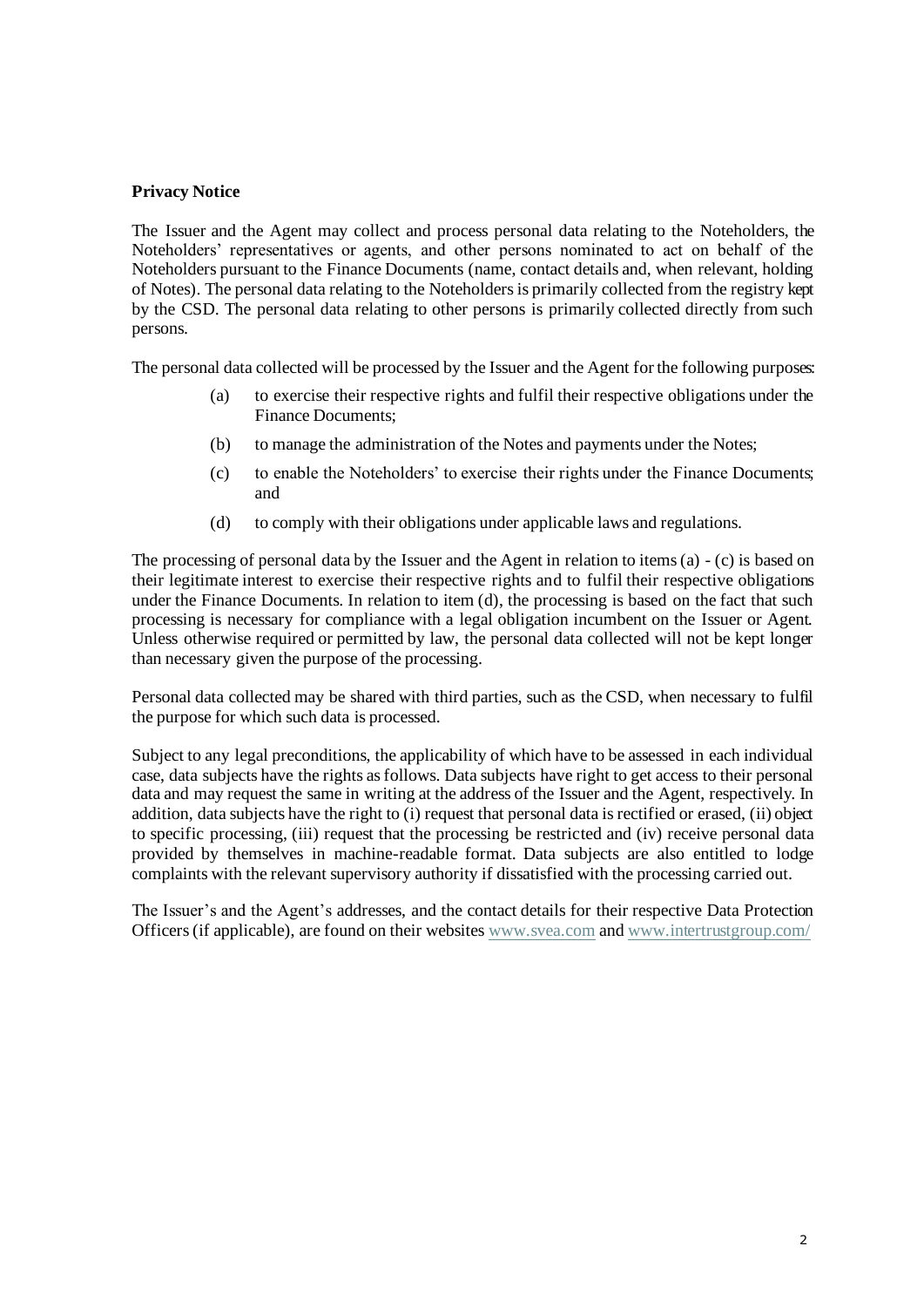# **TABLE OF CONTENTS**

| 1                       |                                                      |  |
|-------------------------|------------------------------------------------------|--|
| $\overline{\mathbf{2}}$ |                                                      |  |
| 3                       |                                                      |  |
| 4                       |                                                      |  |
| 5                       |                                                      |  |
| 6                       |                                                      |  |
| 7                       |                                                      |  |
| 8                       |                                                      |  |
| $\boldsymbol{9}$        |                                                      |  |
| 10                      |                                                      |  |
| 11                      |                                                      |  |
| 12                      |                                                      |  |
| 13                      | Undertakings relating to the Agency Agreement 16     |  |
| 14                      |                                                      |  |
| 15                      |                                                      |  |
| 16                      |                                                      |  |
| 17                      |                                                      |  |
| 18                      |                                                      |  |
| 19                      |                                                      |  |
| 20                      | Appointment and Replacement of the Agent 23          |  |
| 21                      | Appointment and Replacement of the Issuing Agent  27 |  |
| 22                      |                                                      |  |
| 23                      |                                                      |  |
| 24                      |                                                      |  |
| 25                      | Force Majeure and Limitation of Liability  29        |  |
| 26                      |                                                      |  |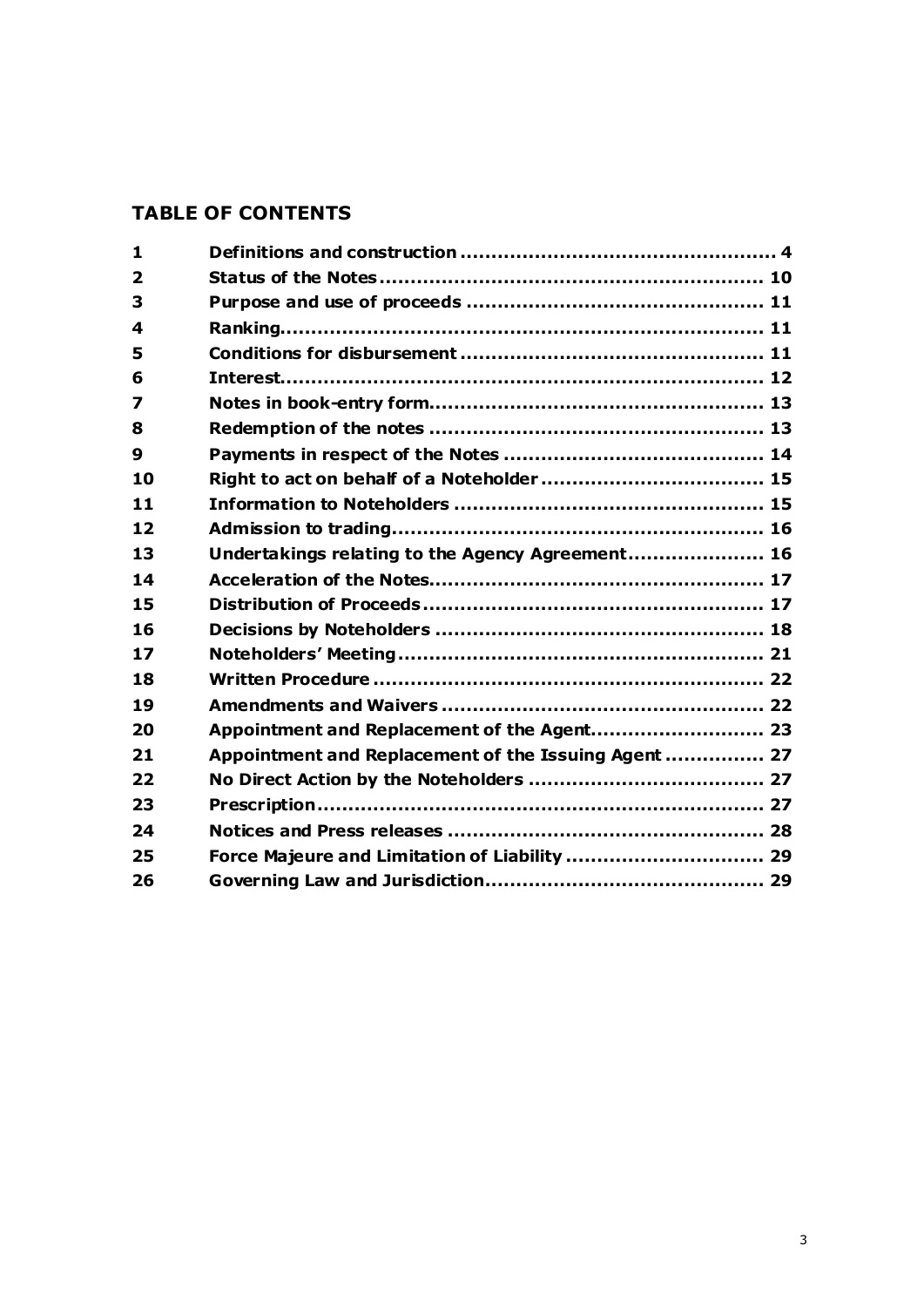### **1 Definitions and construction**

#### **1.1 Definitions**

In these terms and conditions (the "**Terms and Conditions**"):

"**Acceleration Event**" means an event set forth in Clause 14.1.

"**Account Operator**" means a bank or other party duly authorised to operate as an account operator pursuant to the Financial Instruments Accounts Act and through which a Noteholder has opened a Securities Account in respect of its Notes.

"**Additional Tier 1 Capital**" means additional tier 1 capital (*Sw. primärkapitaltillskott*) as defined in Chapter 3 of Title I of Part Two of the CRR and/or any other Applicable Banking Regulations.

"**Adjusted Nominal Amount**" means the Total Nominal Amount less the Nominal Amount of all Notes owned by a Group Company or an Affiliate, irrespective of whether such person is directly registered as owner of such Notes.

"**Affiliate**" means (i) an entity controlling or under common control with the Issuer, other than a Group Company, and (ii) any other person or entity owning any Notes (irrespective of whether such person is directly registered as owner of such Notes) that has undertaken towards a Group Company or an entity referred to in item (i) to vote for such Notes in accordance with the instructions given by a Group Company or an entity referred to in item (i). For the purposes of this definition, "control" means the possession, directly or indirectly, of the power to direct or cause the direction of the management or policies of an entity, whether through ownership of voting securities, by agreement or otherwise.

"**Agency Agreement**" means the agency agreement entered into on or before the Issue Date, between the Issuer and the Agent, or any replacement agency agreement entered into after the Issue Date between the Issuer and an agent.

"**Agent**" means Intertrust (Sweden) AB, Reg. No. 556625-5476, or another party replacing it, as Agent, in accordance with these Terms and Conditions.

"**Applicable Banking Regulations**" means at any time the laws, regulations, requirements, guidelines and policies relating to capital adequacy applicable to the Issuer or the Group, as the case may be, including, without limitation to the generality of the foregoing, CRD and any other laws, regulations, requirements, guidelines and policies relating to capital adequacy as then applied in Sweden by the Swedish FSA (whether or not such requirements, guidelines or policies have the force of law and whether or not they are applied generally or specifically to the Issuer or the Group).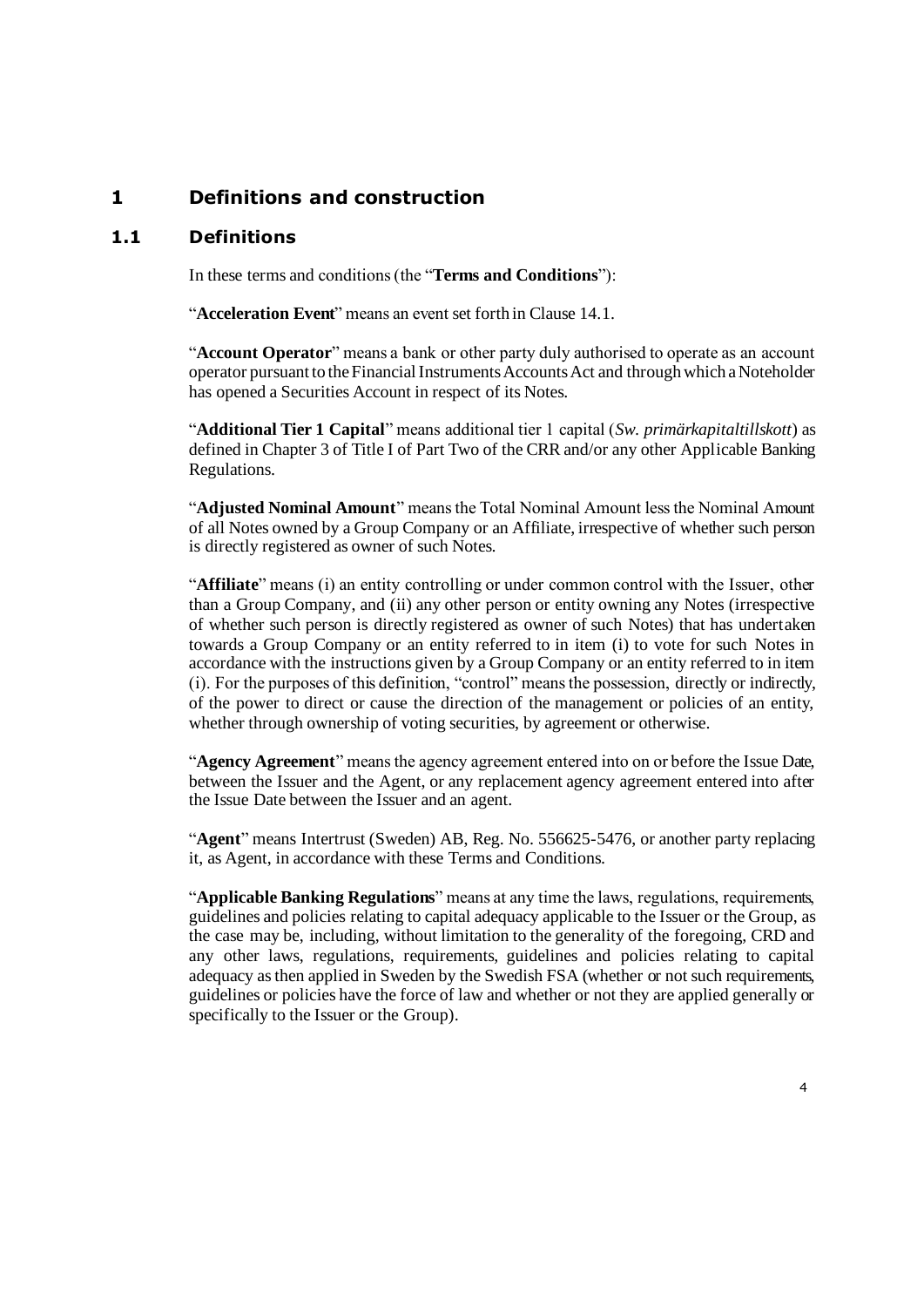"**Business Day**" means a day in Sweden other than a Sunday or other public holiday. Saturdays, Midsummer Eve (Sw. *midsommarafton*), Christmas Eve (Sw. *julafton*) and New Year's Eve (Sw. *nyårsafton*) shall for the purpose of this definition be deemed to be public holidays.

"**Business Day Convention**" means the first following day that is a Business Day unless that day falls in the next calendar month, in which case that date will be the first preceding day that is a Business Day.

"**Capital Event**" means, at any time on or after the Issue Date, a change in the regulatory classification of the Notes that would be likely to result in the exclusion of the Notes from the Tier 2 Capital of the Issuer and/or the Issuer Consolidated Situation or the reclassification of the Notes as a lower quality form of regulatory capital, provided that (a) the Swedish FSA considers such a change to be sufficiently certain and (b) the Issuer demonstrates to the satisfaction of the Swedish FSA that such change was not reasonably foreseeable at the Issue Date, and provided that such exclusion or reclassification is not a result of any applicable limitation on the amount of such Tier 2 Capital contained in the Applicable Banking Regulations.

"**CRD**" means the legislative package consisting of the CRD IV Directive, CRD V Directive, the CRR, the CRR II and any CRD Implementing Measures.

"**CRD IV Directive**" means Directive 2013/36/EU on access to the activity of credit institutions and the prudential supervision of credit institutions and investment firms of the European Parliament and of the Council of 26 June 2013, as the same may be amended or replaced from time to time.

"**CRD V Directive**" means Directive 2019/878/EU on access to the activity of credit institutions and the prudential supervision of credit institutions and investment firms of the European Parliament and of the Council of 27 June 2019, as the same may be amended or replaced from time to time.

"**CRD Implementing Measures**" means any regulatory capital rules, regulations or other requirements implementing (or promulgated in the context of) the CRD IV Directive, the CRD V Directive, the CRR or the CRR II which may from time to time be introduced, including, but not limited to, delegated or implementing acts or regulations (including technical standards) adopted by the European Commission, national laws and regulations, adopted by the Swedish FSA and guidelines issued by the Swedish FSA, the European Banking Authority or any other relevant authority, which are applicable to the Issuer or the Group, as applicable.

"**CRR**" means Regulation (EU) No. 575/2013 on prudential requirements for credit institutions and investment firms of the European Parliament and of the Council of 26 June 2013, as the same may be amended or replaced from time to time.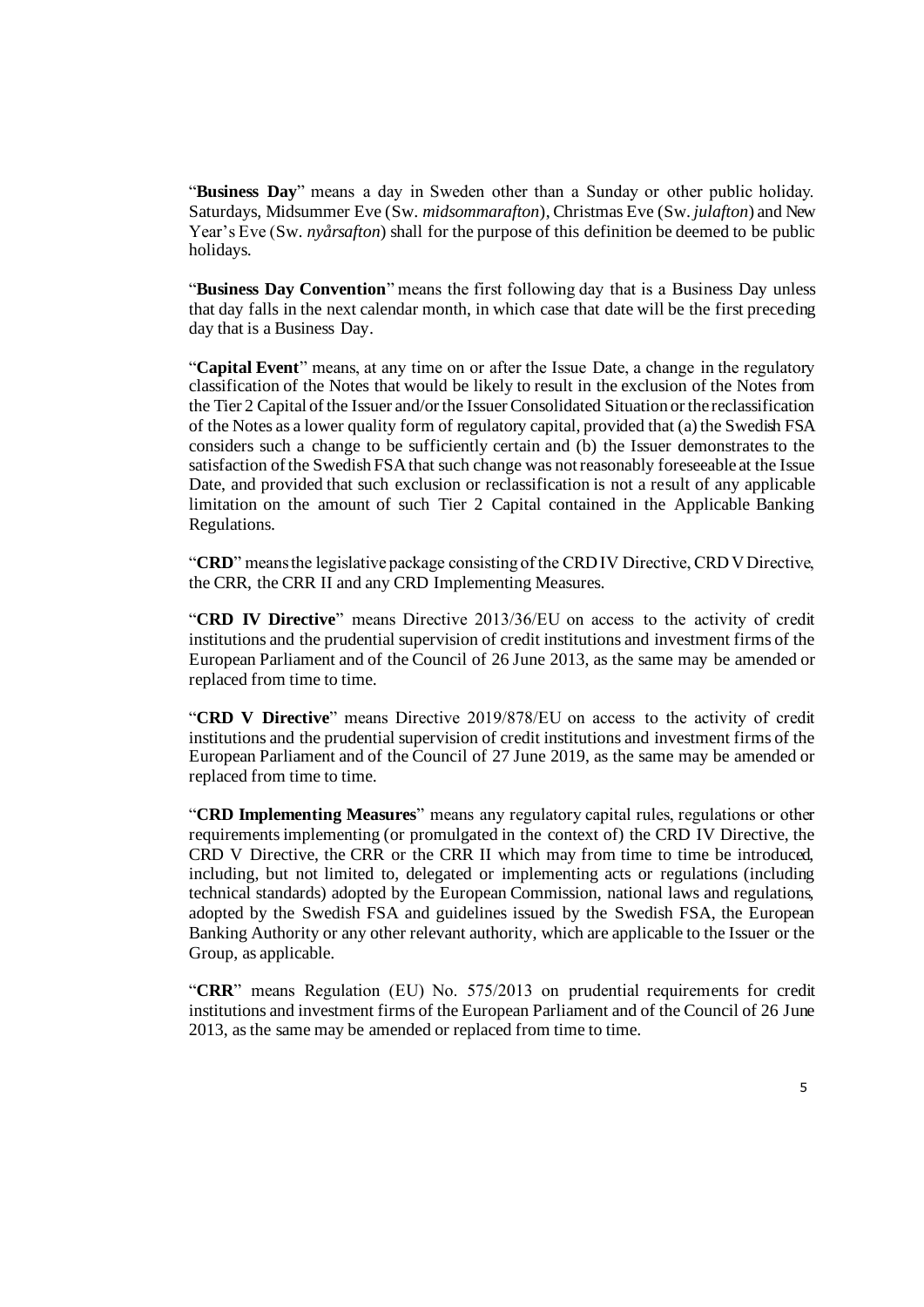"**CRR II**" means Regulation (EU) No. 876/2019 on prudential requirements for credit institutions and investment firms of the European Parliament and of the Council of 27 June 2019, as the same may be amended or replaced from time to time.

"**CSD**" means the Issuer's central securities depository and registrar in respect of the Notes, from time to time, initially Euroclear Sweden AB, Swedish Reg. No. 556112-8074, P.O. Box 191, 101 23 Stockholm, Sweden.

"**CSD Regulations**" means the CSD's rules and regulations applicable to the Issuer, the Agent and the Notes from time to time.

"**Final Maturity Date**" meansthe Interest Payment Date falling on or immediately after the tenth (10th) anniversary of the Issue Date.

"**Finance Documents**" means these Terms and Conditions and any other document designated as a "*Finance Document*" by the Agent and the Issuer.

"**Financial Instruments Accounts Act**" means the Swedish Financial Instruments Accounts Act (Sw. *lag (1998:1479) om kontoföring av finansiella instrument*).

"**First Call Date**" means the Interest Payment Date falling on or immediately after the fifth (5th) anniversary of the Issue Date.

"**Force Majeure Event**" has the meaning set forth in Clause [25.1.](#page-28-0)

"**Group**" means the Issuer and its Subsidiaries from time to time (each a "**Group Company**").

"**Insolvent**" means, in respect of a relevant person, that it is deemed to be insolvent, or admits inability to pay its debts as they fall due, in each case within the meaning of Chapter 2, Sections 7-9 of the Swedish Bankruptcy Act (Sw. *konkurslagen (1987:672)*) (or its equivalent in any other jurisdiction), suspends making payments on any of its debts or by reason of actual financial difficulties commences negotiations with its creditors (other than the Noteholders) with a view to rescheduling any of its indebtedness (including, if applicable, company reorganisation under the Swedish Company Reorganisation Act (Sw. *lag (1996:764) om företagsrekonstruktion*) (or its equivalent in any other jurisdiction)) or is subject to involuntary winding-up, dissolution or liquidation.

"**Interest**" means the interest on the Notes calculated in accordance with Clauses 6.1 to 6.3.

"**Interest Payment Date**" means 10 September, 10 December, 10 March and 10 June of each year or, to the extent such day is not a Business Day, the Business Day following from an application of the Business Day Convention. The first Interest Payment Date for the Notes shall be 10 December 2020 and the last Interest Payment Date shall be the relevant Redemption Date.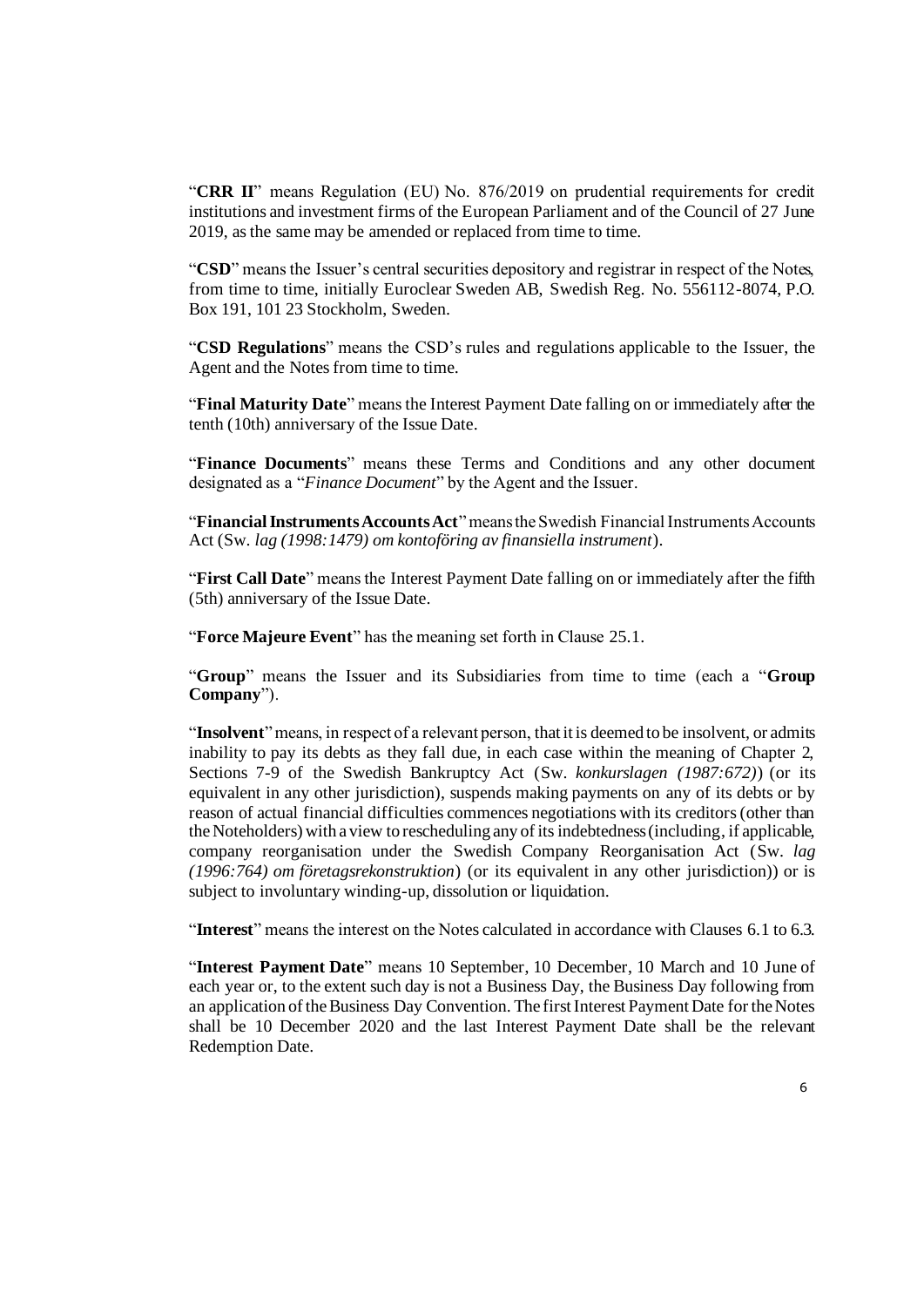"**Interest Period**" means (i) in respect of the first Interest Period, the period from (but excluding) the Issue Date to (and including) the first Interest Payment Date, and (ii) in respect of subsequent Interest Periods, the period from (but excluding) an Interest Payment Date to (and including) the next succeeding Interest Payment Date (or a shorter period if relevant).

"**Interest Rate**" means three (3) months STIBOR plus 6.15 per cent. *per annum*.

"**Issue Date**" means 10 September 2020.

"**Issuer**" means Svea Bank AB, a public limited liability company incorporated under the laws of Sweden with Reg. No. 556158-7634, having its registered address at 169 81, Solna, Sweden.

"**Issuer Consolidated Situation**" means the entities which are part of the Issuer's Swedish prudential consolidated situation (as such term is used in the Applicable Banking Regulations), from time to time.

"**Issuing Agent**" means Nordea Bank Abp, filial i Sverige, or another party replacing it, as Issuing Agent, in accordance with these Terms and Conditions.

"**Nominal Amount**" has the meaning set forth in Clause [2.3.](#page-9-0)

"**Note**" means a debt instrument (Sw. *skuldförbindelse*) for the Nominal Amount and of the type set forth in Chapter 1 Section 3 of the Financial Instruments Accounts Act and which are governed by and issued under these Terms and Conditions.

"**Noteholder**" means the person who is registered on a Securities Account as direct registered owner (Sw. *ägare*) or nominee (Sw. *förvaltare*) with respect to a Note.

"**Noteholders' Meeting**" means a meeting among the Noteholders held in accordance with Clause 17 (*Noteholders' Meeting*).

"**Quotation Day**" means, in relation to (i) an Interest Period for which an interest rate is to be determined, two (2) Business Days before the immediately preceding Interest Payment Date (or in respect of the first Interest Period, two (2) Business Days before the Issue Date), or (ii) any other period for which an interest rate is to be determined, two (2) Business Days before the first day of that period.

"**Record Date**" means the fifth (5) Business Day prior to (i) an Interest Payment Date, (ii) a Redemption Date, (iii) a date on which a payment to the Noteholders is to be made under Clause [15](#page-16-0) (*Distribution of proceeds*) or (iv) another relevant date, or in each case such other Business Day falling prior to a relevant date if generally applicable on the Swedish bond market.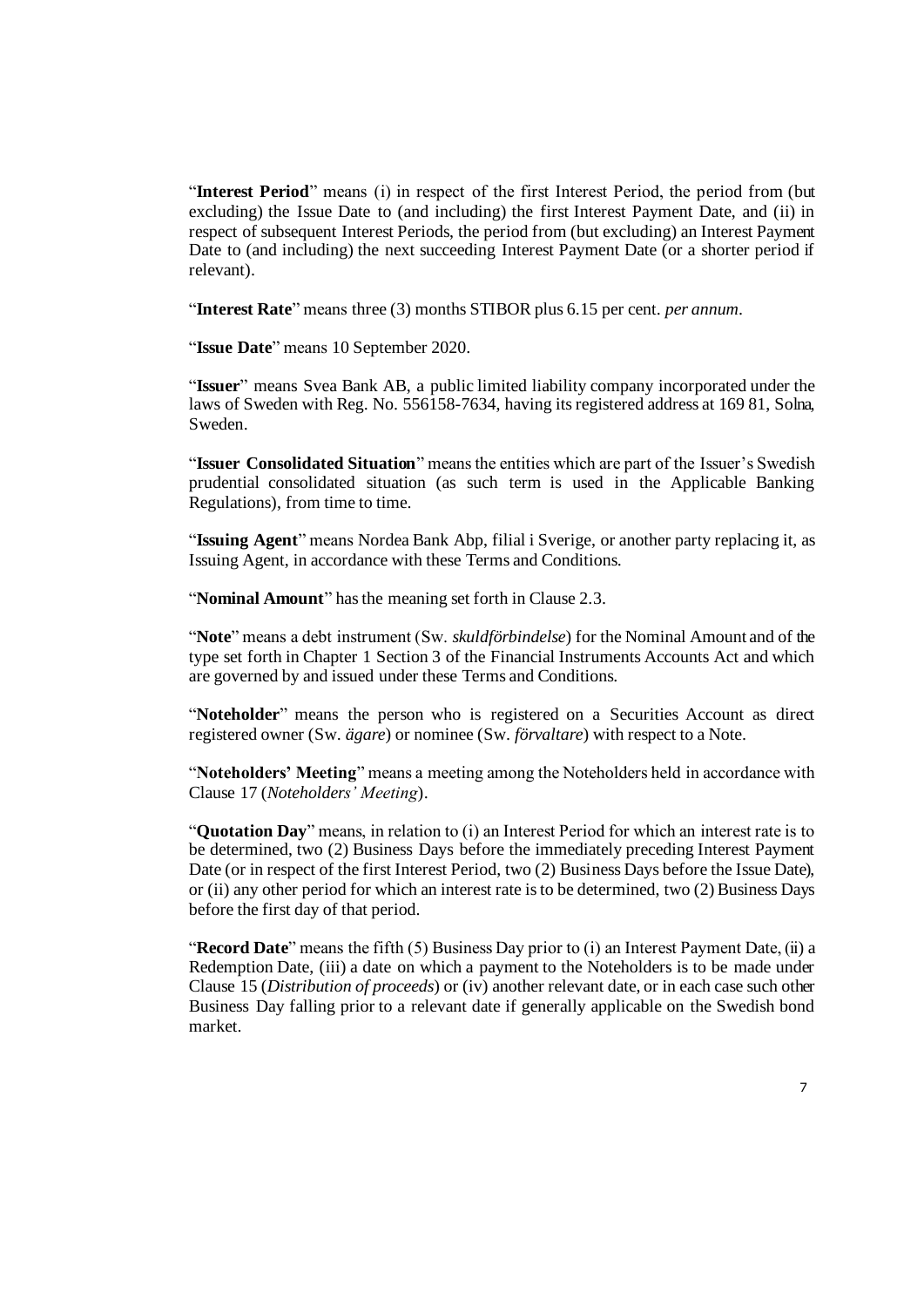"**Redemption Date**" means the date on which the relevant Notes are to be redeemed in accordance with Clause 8 (*Redemption of the Notes*).

"**Regulated Market**" means any regulated market (as defined in Directive 2014/65/EU on markets in financial instruments (or any replacing or supplemental legal act)).

"**Securities Account**" means the account for dematerialised securities maintained by the CSD pursuant to the Financial Instruments Accounts Act in which (i) an owner of such security is directly registered or (ii) an owner's holding of securities is registered in the name of a nominee.

"**Security**" means a mortgage, charge, pledge, lien, security assignment or other security interest securing any obligation of any person or any other agreement or arrangement having a similar effect.

#### "**STIBOR**" means:

- (a) the Stockholm interbank offered rate for STIBOR fixing administered and calculated by Swedish Financial Benchmark Facility (or any other person which takes over the administration of that rate) for the offering of deposits in Swedish Kronor and for a period equal to the relevant Interest Period (before any correction, recalculation or republication by the administrator) as of or around 11.00 a.m. on the Quotation Day on page STIBOR= of the Thomson Reuters screen (or any replacement Thomson Reuters page which displays that rate) or on the appropriate page of such other information service which publishes that rate from time to time in place of Thomson Reuters;
- (b) if no rate as described in (a) is available for the relevant Interest Period, the rate determined by the Issuing Agent by interpolation between the two closest rates displayed on Thomson Reuters screen (or any replacement Thomson Reuters page which displays that rate) for STIBOR fixing (or on the appropriate page of such other information service which publishes that rate from time to time in place of Thomson Reuters) as of or around 11.00 a.m. on the Quotation Day for the offering of deposits in Swedish Kronor;
- (c) if no rate as described in (b) is available for the relevant Interest Period, the arithmetic means of the rates (rounded upwards to four decimal places) as supplied to the Issuing Agent at its request quoted by leading banks in the Stockholm interbank market reasonably selected by the Issuing Agent for deposits of SEK 100,000,000 for the relevant period; or
- (d) if no quotation is available pursuant to paragraph (c), the interest rate which according to the reasonable assessment of the Issuing Agent best reflects the interest rate for deposits in Swedish Kronor offered in the Stockholm interbank market for the relevant period.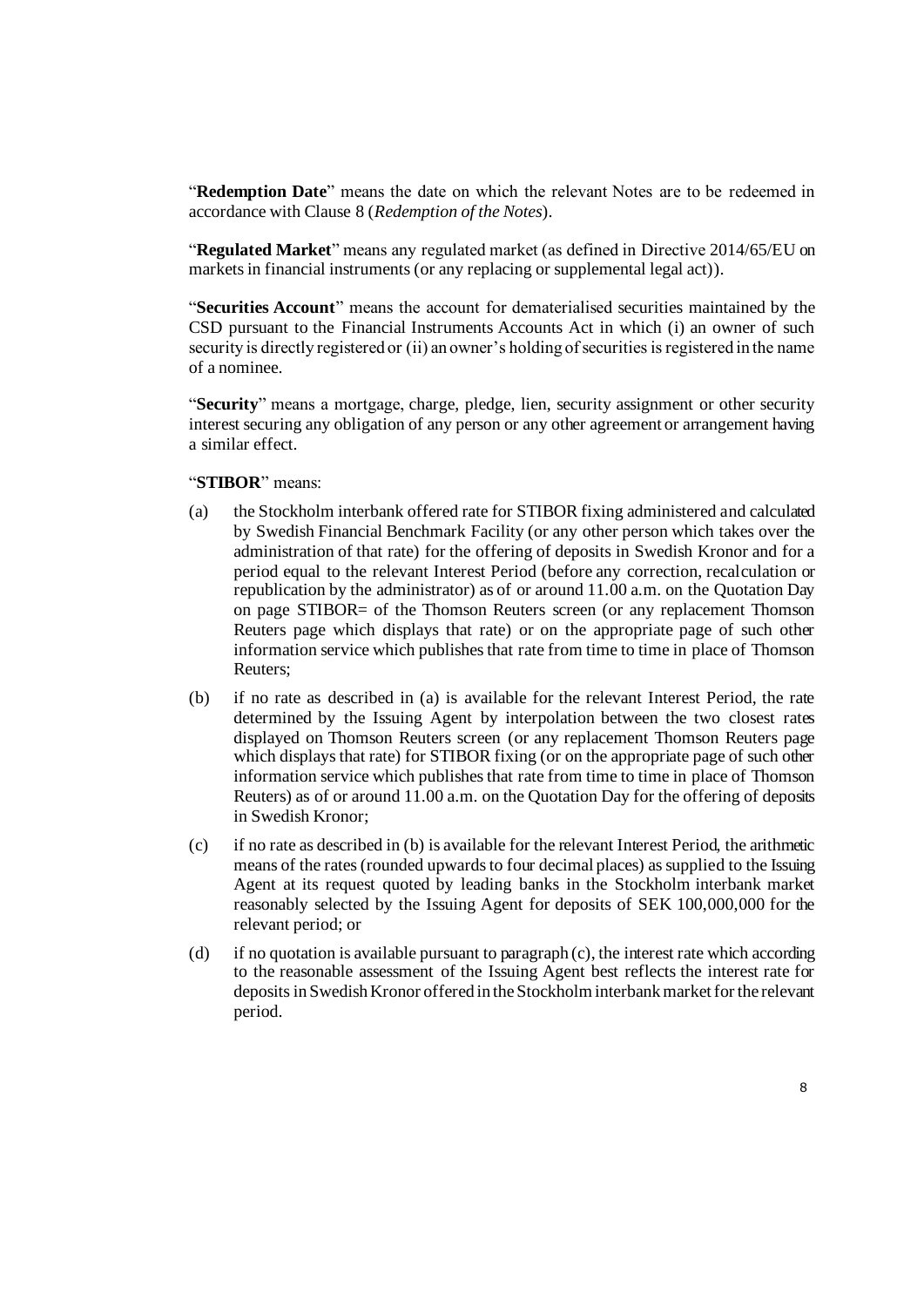"**Subsidiary**" means, in relation to any person, any Swedish or foreign legal entity (whether incorporated or not), which at the time is a subsidiary (Sw. *dotterföretag*) to such person, directly or indirectly, as defined in the Swedish Companies Act (Sw. *aktiebolagslagen (2005:551)*).

"**Swedish FSA**" means the Swedish financial supervisory authority (Sw. *Finansinspektionen*).

"**Swedish Kronor**" and "**SEK**" means the lawful currency of Sweden.

"**Tax Event**" means the occurrence of any amendment to, clarification of or change in the laws, treaties or regulations of Sweden affecting taxation (including any change in the interpretation by any court or authority entitled to do so) or any governmental action, on or after the Issue Date, resulting in that:

- (a) the Issuer is, or becomes, subject to a significant amount of additional taxes, duties or other governmental charges or civil liabilities with respect to the Notes; or
- (b) the treatment of any of the Issuer's items of income or expense with respect to the Notes as reflected on the tax returns (including estimated returns) filed (or to be filed) by the Issuer will not be accepted by any tax authority, which subjects the Issuer to a significant amount of additional taxes, duties or governmental charges,

provided that the Issuer demonstrates to the satisfaction of the Swedish FSA that such change in the tax treatment of the Notes is material and was not foreseeable at the Issue Date.

"**Tier 2 Capital**" means tier 2 capital (Sw. s*upplementärkapital*) as defined in Chapter 4 of Title I of Part Two of the CRR and/or any other Applicable Banking Regulations.

"**Total Nominal Amount**" means the total aggregate Nominal Amount of the Notes outstanding at the relevant time.

"**Written Procedure**" means the written or electronic procedure for decision making among the Noteholders in accordance with Clause [18](#page-21-0) (*Written Procedure*).

#### **1.2 Construction**

- 1.2.1 Unless a contrary indication appears, any reference in these Terms and Conditions to:
	- (a) any agreement or instrument is a reference to that agreement or instrument as supplemented, amended, novated, extended, restated or replaced from time to time;
	- (b) a "**regulation**" includes any regulation, rule or official directive, request or guideline (whether or not having the force of law) of any governmental, intergovernmental or supranational body, agency, department or regulatory, self-regulatory or other authority or organisation;
	- (c) a provision of law is a reference to that provision as amended or re-enacted; and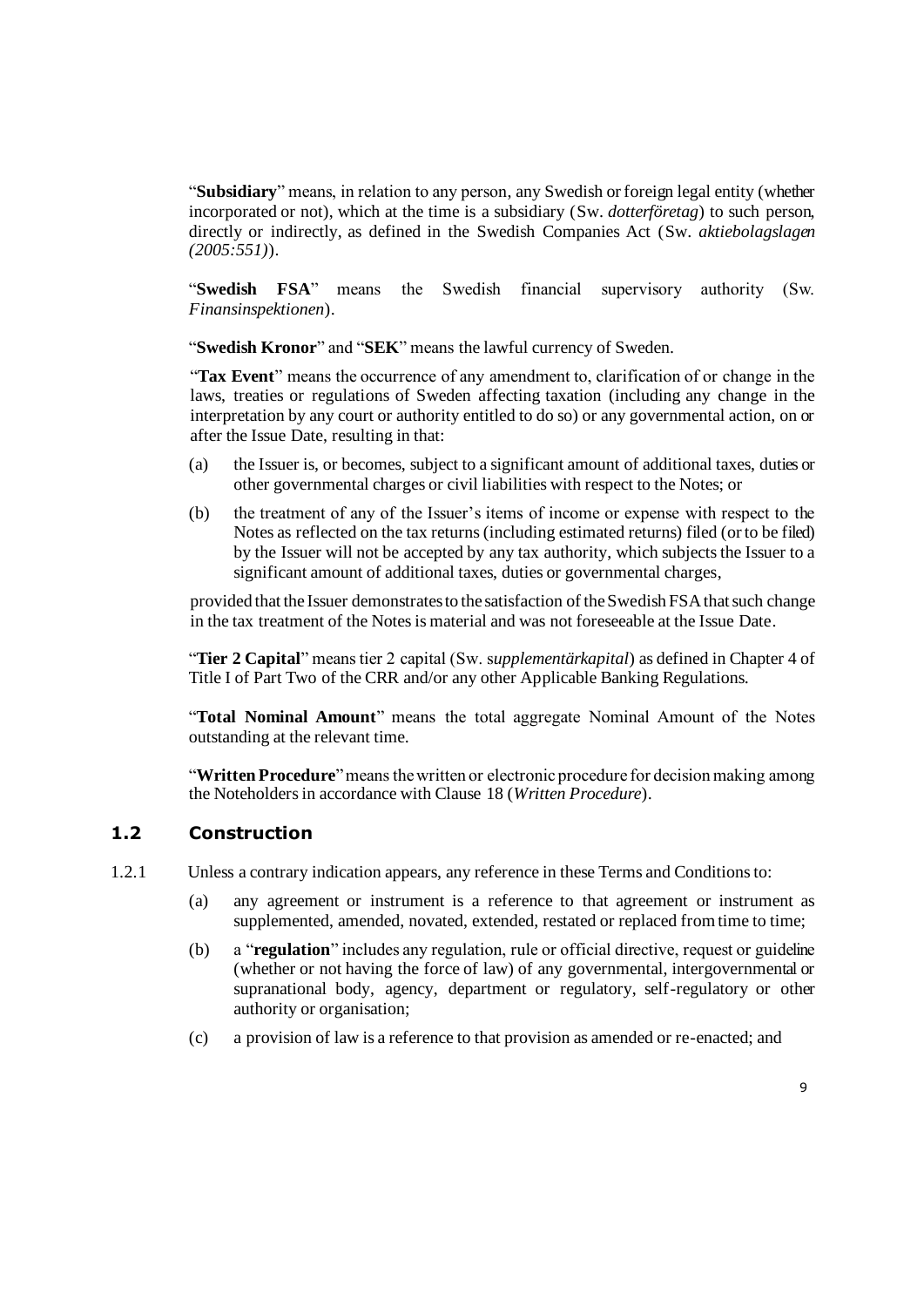- (d) a time of day is a reference to Stockholm time.
- 1.2.2 When ascertaining whether a limit or threshold specified in Swedish Kronor has been attained or broken, an amount in another currency shall be counted on the basis of the rate of exchange for such currency against Swedish Kronor for the previous Business Day, as published by the Swedish Central Bank (Sw. *Riksbanken*) on its website [\(www.riksbank.se\)](http://www.riksbank.se/). If no such rate is available, the most recently published rate shall be used instead.
- 1.2.3 A notice shall be deemed to be sent by way of press release if it is made available to the public within Sweden promptly and in a non-discriminatory manner.
- 1.2.4 No delay or omission of the Agent or of any Noteholder to exercise any right or remedy under the Finance Documents shall impair or operate as a waiver of any such right or remedy.

### **2 Status of the Notes**

- <span id="page-9-1"></span>2.1 The Notes are denominated in Swedish Kronor and each Note is constituted by these Terms and Conditions. The Issuer undertakes to make payments in relation to the Notes and to comply with these Terms and Conditions.
- 2.2 By subscribing for Notes, each initial Noteholder agrees that the Notes shall benefit from and be subject to the Finance Documents and by acquiring Notes, each subsequent Noteholder confirms such agreement.
- <span id="page-9-0"></span>2.3 The nominal amount of each Note is SEK 1,250,000 (the "**Nominal Amount**").
- 2.4 Each Note isissued on a fully paid basis at an issue price of 100.00 per cent. of the Nominal Amount.
- 2.5 The Issuer undertakes to repay the Notes, to pay interest and to otherwise act in accordance and comply with these Terms and Conditions.
- 2.6 Prior to the Final Maturity Date, a Noteholder or the Agent may only declare the Notes (and any accrued interest) due and payable in the event of liquidation (Sw. *likvidation*) or bankruptcy (Sw. *konkurs*) of the Issuer.
- 2.7 No Noteholder who in the event of the liquidation or bankruptcy of the Issuer is indebted to the Issuer shall be entitled to exercise any right of set-off or counterclaim against moneys owed by the Issuer in respect of Notes held by such Noteholder.
- 2.8 The Notes are freely transferable but the Noteholders may be subject to purchase or transfer restrictions with regard to the Notes, as applicable, under local laws to which a Noteholder may be subject. Each Noteholder must ensure compliance with such restrictions at its own cost and expense.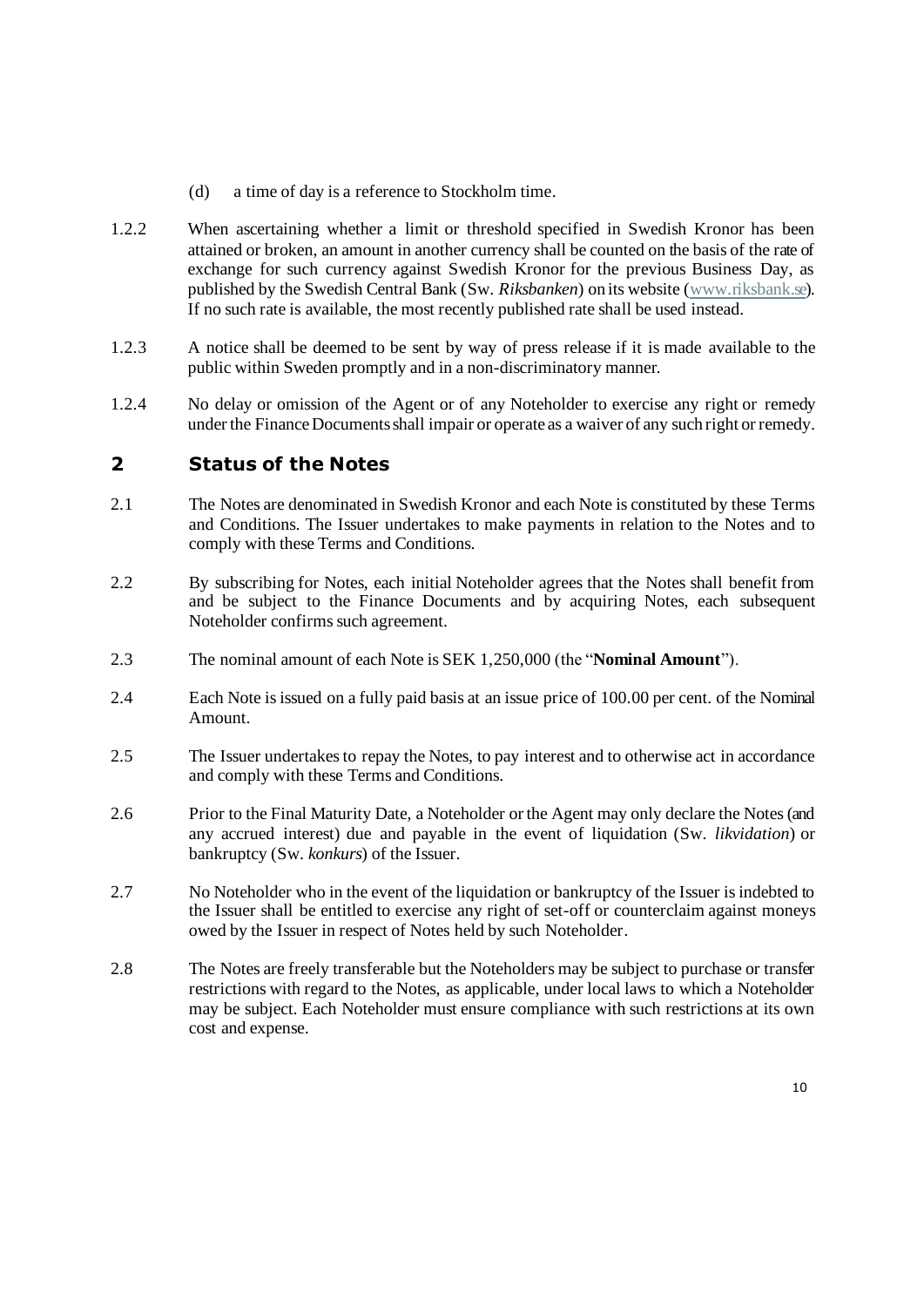2.9 No action is being taken in any jurisdiction that would or is intended to permit a public offering of the Notes or the possession, circulation or distribution of any document or other material relating to the Issuer or the Notes in any jurisdiction, where action for that purpose is required. Each Noteholder must inform itself about, and observe, any applicable restrictions to the transfer of material relating to the Issuer or the Notes.

### **3 Purpose and use of proceeds**

The Notes shall constitute Tier 2 Capital of the Issuer and the proceeds from the issue of the Notes shall be used (after deduction has been made for the transaction costs payable by the Issuer to the Issuing Agent and its professional advisors for the services provided in relation to the placement and issuance of the Notes) for general corporate purposes of the Issuer.

### **4 Ranking**

The Notes shall constitute Tier 2 Capital of the Issuer and the Issuer Consolidated Situation. The Notes will constitute subordinated and unsecured obligations of the Issuer and rank:

- (i) *pari passu* without any preference among themselves;
- (ii) *pari passu* with (a) any liabilities or capital instruments of the Issuer which constitute Tier 2 Capital and (b) any other liabilities or capital instruments of the Issuer that rank or are expressed to rank equally with the Notes, in each case as regards the right to receive periodic payments in a liquidation (Sw. *likvidation*) or bankruptcy (Sw. *konkurs*) of the Issuer and the right to receive repayment of capital on a liquidation or bankruptcy of the Issuer;
- (iii) senior to (a) any liabilities or capital instruments of the Issuer which constitute Additional Tier 1 Capital and (b) holders of all classes of the Issuer's shares in their capacity as such holders and any other liabilities or capital instruments of the Issuer that rank or are expressed to rank junior to the Notes, in each case as regards the right to receive periodic payments on a liquidation (Sw. *likvidation*) or bankruptcy (Sw. *konkurs*) of the Issuer and the right to receive repayment of capital on a liquidation or bankruptcy of the Issuer; and
- (iv) junior to any present and future claims of (a) depositors of the Issuer, (b) any other unsubordinated creditors of the Issuer and (c) any subordinated creditors of the Issuer whose rights are expressed to rank in priority to the holders of the Notes by statute and/or law.

## **5 Conditions for disbursement**

5.1 The Issuer shall provide to the Agent, prior to the issuance of the Notes the following, in form and substance satisfactory to the Agent: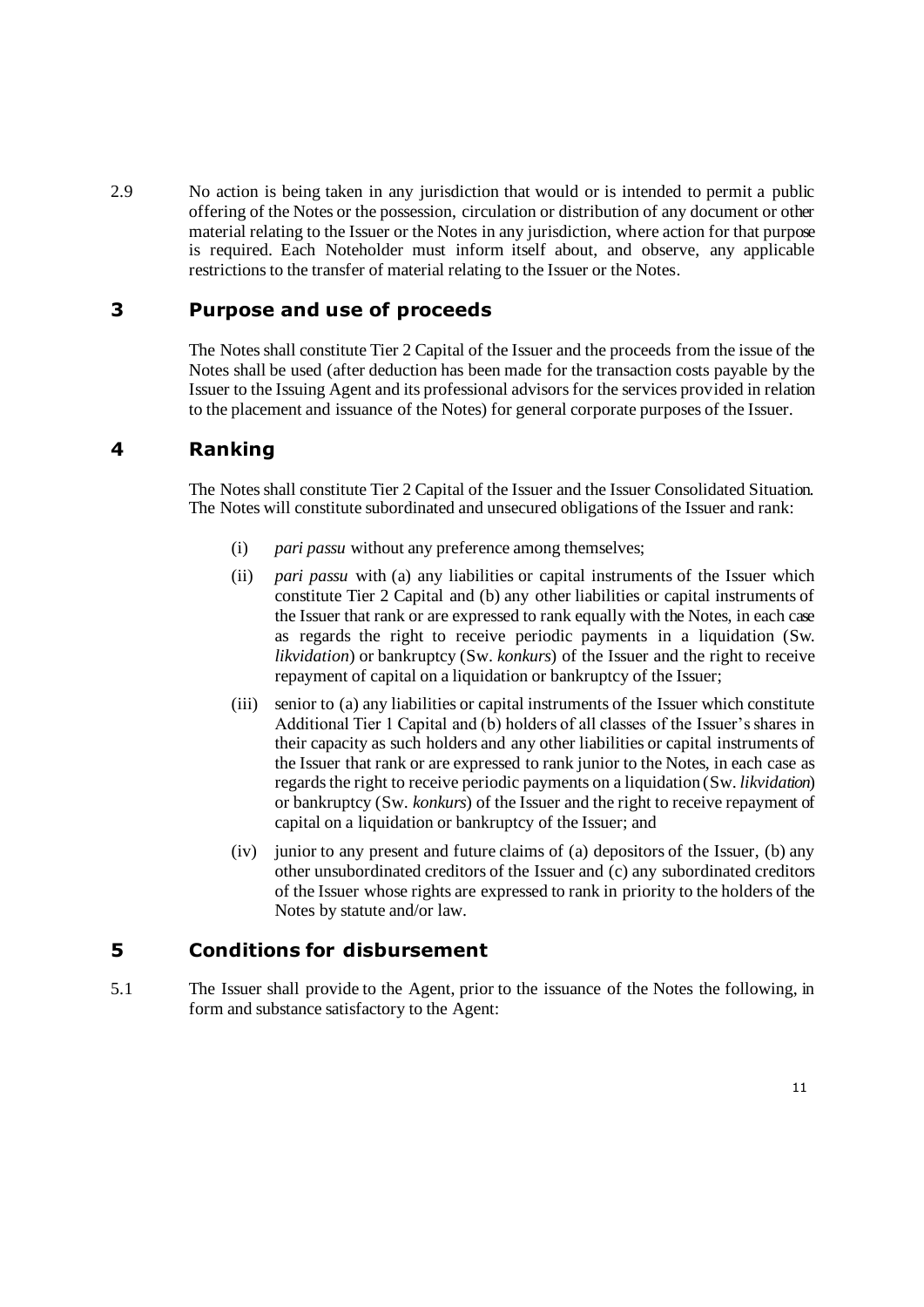- (a) the articles of association (Sw. *bolagsordning*) and the certificate of registration (Sw. *registreringsbevis*) of the Issuer;
- (b) the Finance Documents and the Agency Agreement duly executed by the Issuer;
- (c) a copy of a resolution from the board of directors of the Issuer approving the issue of the Notes, the terms of the Finance Documents and the Agency Agreement, and resolving to enter into such documents and any other documents necessary in connection therewith;
- (d) evidence that the person(s) who has/have signed the Finance Documents, the Agency Agreement and any other documents in connection therewith on behalf of the Issuer are duly authorised to do so; and
- (e) such other documents and information as is agreed between the Agent and the Issuer.
- 5.2 The Agent may assume that the documentation delivered to it pursuant to Clause 5.1 is accurate, correct and complete unless it has actual knowledge that this is not the case, and the Agent does not have to verify the contents of any such documentation.
- 5.3 The Agent shall confirm to the Issuing Agent when the conditions in Clause 5.1 have been satisfied.

### **6 Interest**

- 6.1 Each Note carries Interest at the Interest Rate from (but excluding) the Issue Date up to (and including) the relevant Redemption Date.
- 6.2 Interest accrues during an Interest Period. Payment of Interest in respect of the Notes shall be made to the Noteholders on each Interest Payment Date for the preceding Interest Period.
- 6.3 Interest shall be calculated on the basis of the actual number of days in the Interest Period in respect of which payment is being made divided by 360 (actual/360-days basis).
- 6.4 If, due to the existence of a Force Majeure Event as described in Claus[e 25.1](#page-28-0) it is not possible to determine the Interest Rate for an Interest Period, the Interest Rate for the preceding Interest Period shall apply. As soon as the obstacle has been removed, the Interest Rate shall be determined for the current Interest Period, which shall apply from the second (2nd) Business Day following such determination until (and including) the last day of such Interest Period.
- <span id="page-11-0"></span>6.5 If the Issuer fails to pay any amount payable by it on its due date, default interest shall accrue on the overdue amount from (but excluding) the due date up to (and including) the date of actual payment at a rate which is two (2) percentage units higher than the Interest Rate. Accrued default interest shall not be capitalised. No default interest shall accrue where the failure to pay was solely attributable to the Agent or CSD, in which case the Interest Rate shall apply instead.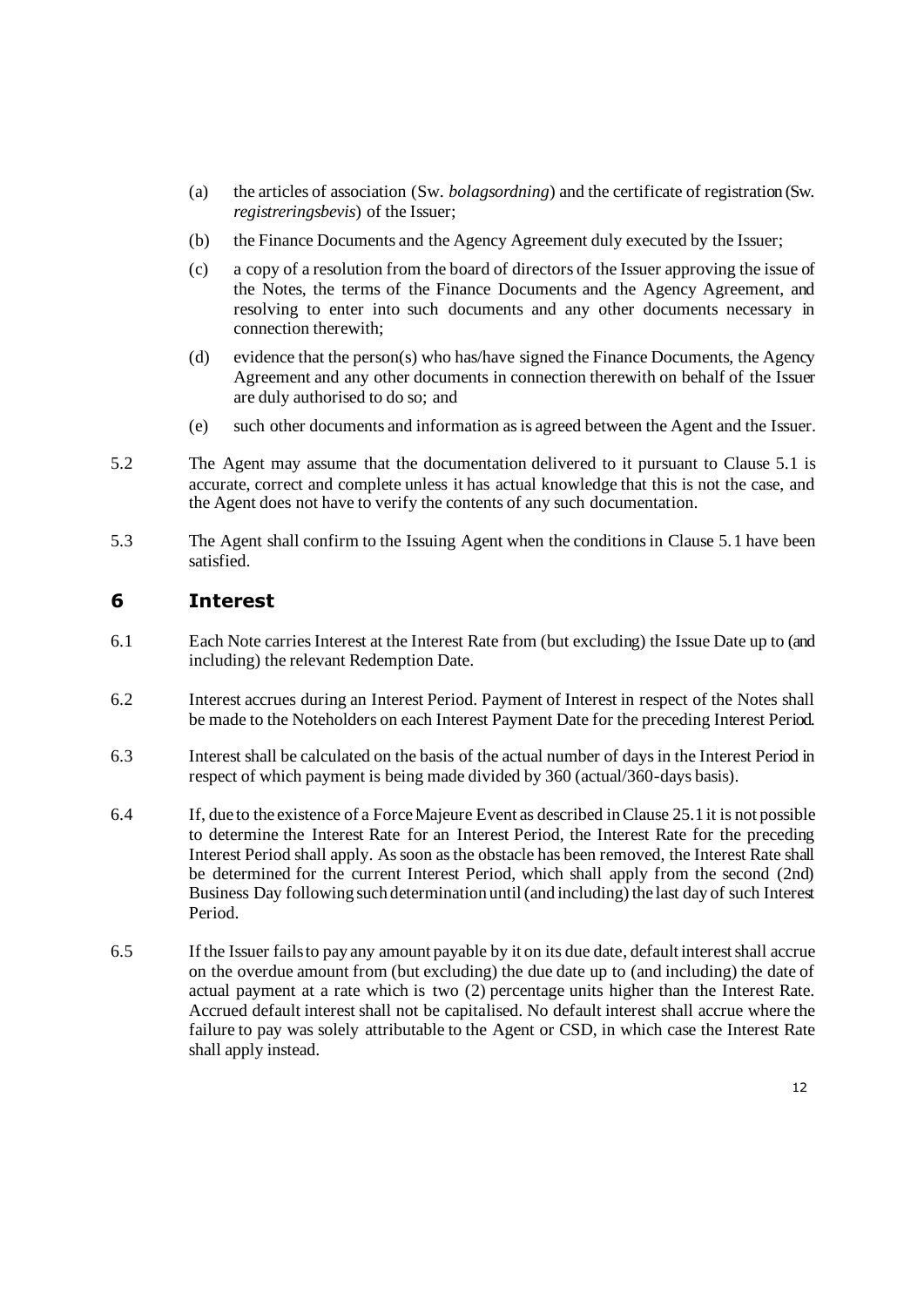## **7 Notes in book-entry form**

- 7.1 The Notes will be registered for the Noteholders on their respective Securities Accounts and no physical notes will be issued. Accordingly, the Notes will be registered in accordance with the Financial Instruments Accounts Act. Registration requests relating to the Notes shall be directed to an Account Operator.
- 7.2 Those who according to assignment, Security, the provisions of the Swedish Children and Parents Code (Sw. *föräldrabalken (1949:381)*), conditions of will or deed of gift or otherwise have acquired a right to receive payments in respect of a Note shall register their entitlements to receive payment in accordance with the Financial Instruments Accounts Act.
- 7.3 The Issuer and the Agent shall be entitled to obtain information from the debt register (Sw. *skuldbok*) kept by the CSD in respect of the Notes, in order for them to fulfil their duties under these Terms and Conditions.
- 7.4 The Issuer shall issue any necessary power of attorney to such persons employed by the Agent, as notified by the Agent, in order for such individuals to independently obtain information directly from the debt register (Sw. *skuldbok*) kept by the CSD in respect of the Notes. The Issuer may not revoke any such power of attorney unless directed by the Agent or unless consent thereto is given by the Noteholders.

## **8 Redemption of the notes**

### **8.1 Redemption at maturity**

The Issuer shall redeem all, but not some only, of the outstanding Notes in full on the Final Maturity Date with an amount per Note equal to the Nominal Amount together with accrued but unpaid Interest. If the Final Maturity Date is not a Business Day, then the redemption shall occur on the first following Business Day.

### **8.2 Early redemption at the option of the Issuer**

Subject to Clause 8.4 (*Consent from the Swedish FSA*), any Applicable Banking Regulation and giving notice in accordance with Clause 8.6 (*Notice of early redemption*), the Issuer may redeem all (but not some only) of the outstanding Notes on (i) the First Call Date or (ii) any Interest Payment Date falling after the First Call Date.

#### **8.3 Early redemption upon the occurrence of a Capital Event or Tax Event**

If a Capital Event or Tax Event occurs prior to the First Call Date, the Issuer may, at its option, but subject to Clause 8.4 (*Consent from the Swedish FSA*), any Applicable Banking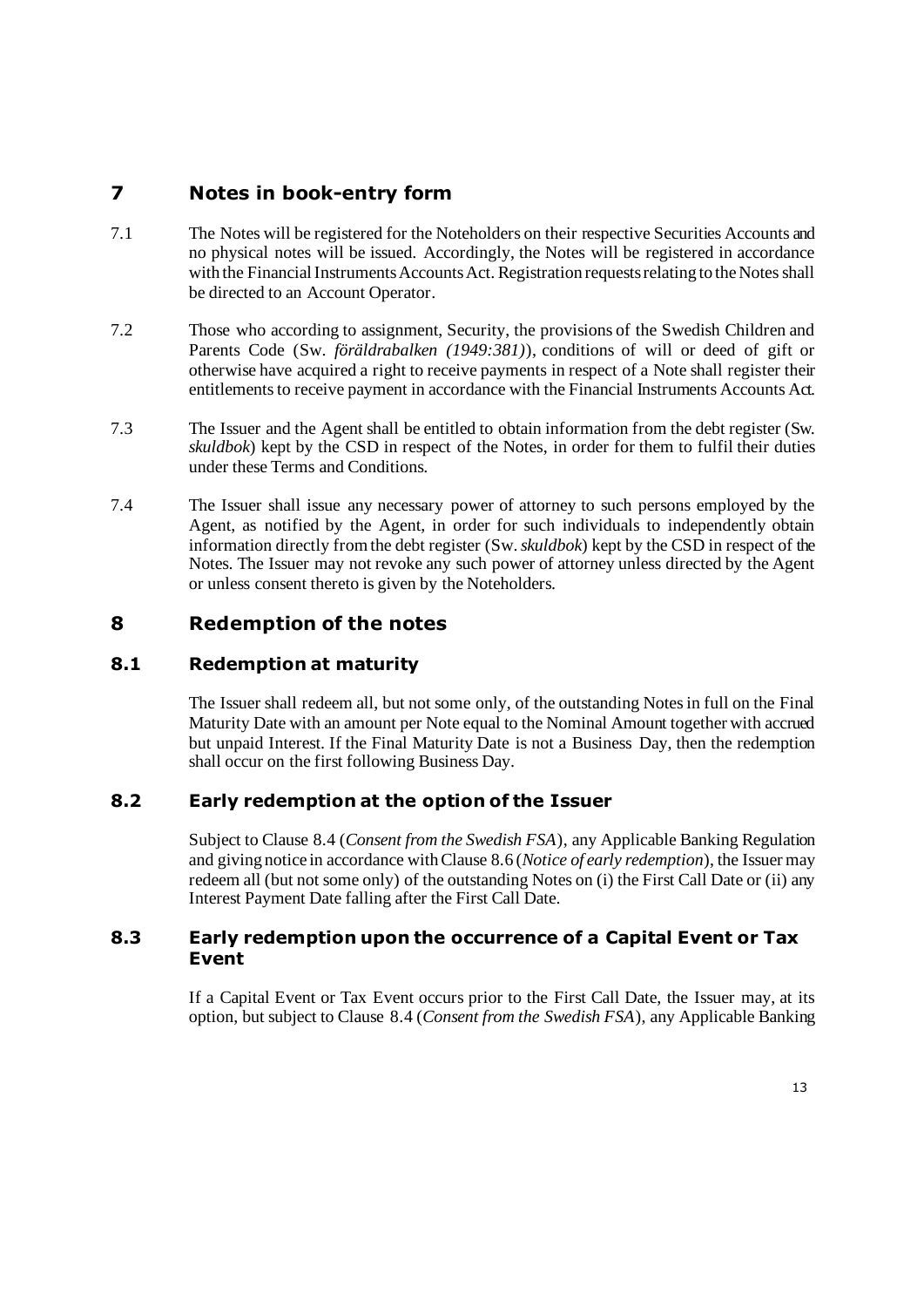Regulation and giving notice in accordance with Clause 8.6 (*Notice of early redemption*), redeem all (but not some only) outstanding Notes on any Interest Payment Date.

#### **8.4 Consent from the Swedish FSA**

A Group Company, or other company forming part of the Issuer Consolidated Situation, may not redeem or purchase any outstanding Notes prior to the Final Maturity Date without the prior consent of the Swedish FSA and in accordance with any Applicable Banking Regulations. Any Notes redeemed or purchased in accordance with this Clause 8.4, may be retained, sold or cancelled by the relevant Group Company, if such action has been approved by the Swedish FSA.

#### **8.5 Early redemption amount**

The Notes shall be redeemed at a price per Note equal to the Nominal Amount together with accrued but unpaid Interest.

#### **8.6 Notice of early redemption**

Any redemption in accordance with Clauses 8.2 (*Early redemption at the option of the Issuer*) and 8.3 (*Early redemption upon the occurrence of a Capital Event or Tax Event*) shall be made by the Issuer giving not less than fifteen (15) Business Days' notice to the Noteholders and the Agent. Any such notice is irrevocable and, upon expiry of the notice period, the Issuer is bound to redeem the Notes.

### **9 Payments in respect of the Notes**

- 9.1 Any payment or repayment under the Finance Documents, or any amount due in respect of a repurchase of any Notes, shall be made to such person who is registered as a Noteholder on the Record Date prior to an Interest Payment Date or other relevant due date, or to such other person who is registered with the CSD on such date as being entitled to receive the relevant payment, repayment or repurchase amount.
- 9.2 If a Noteholder has registered, through an Account Operator, that principal and interest shall be deposited in a certain bank account, such deposits will be effected by the CSD on the relevant payment date. Should the CSD, due to a delay on behalf of the Issuer or some other obstacle, not be able to effect payments as aforesaid, the Issuer shall procure that such amounts are paid to the persons who are registered as Noteholders on the relevant Record Date as soon as possible after such obstacle has been removed.
- 9.3 If, due to any obstacle for the CSD, the Issuer cannot make a payment or repayment, such payment or repayment may be postponed until the obstacle has been removed. Interest shall accrue in accordance with Claus[e 6.5](#page-11-0) during such postponement.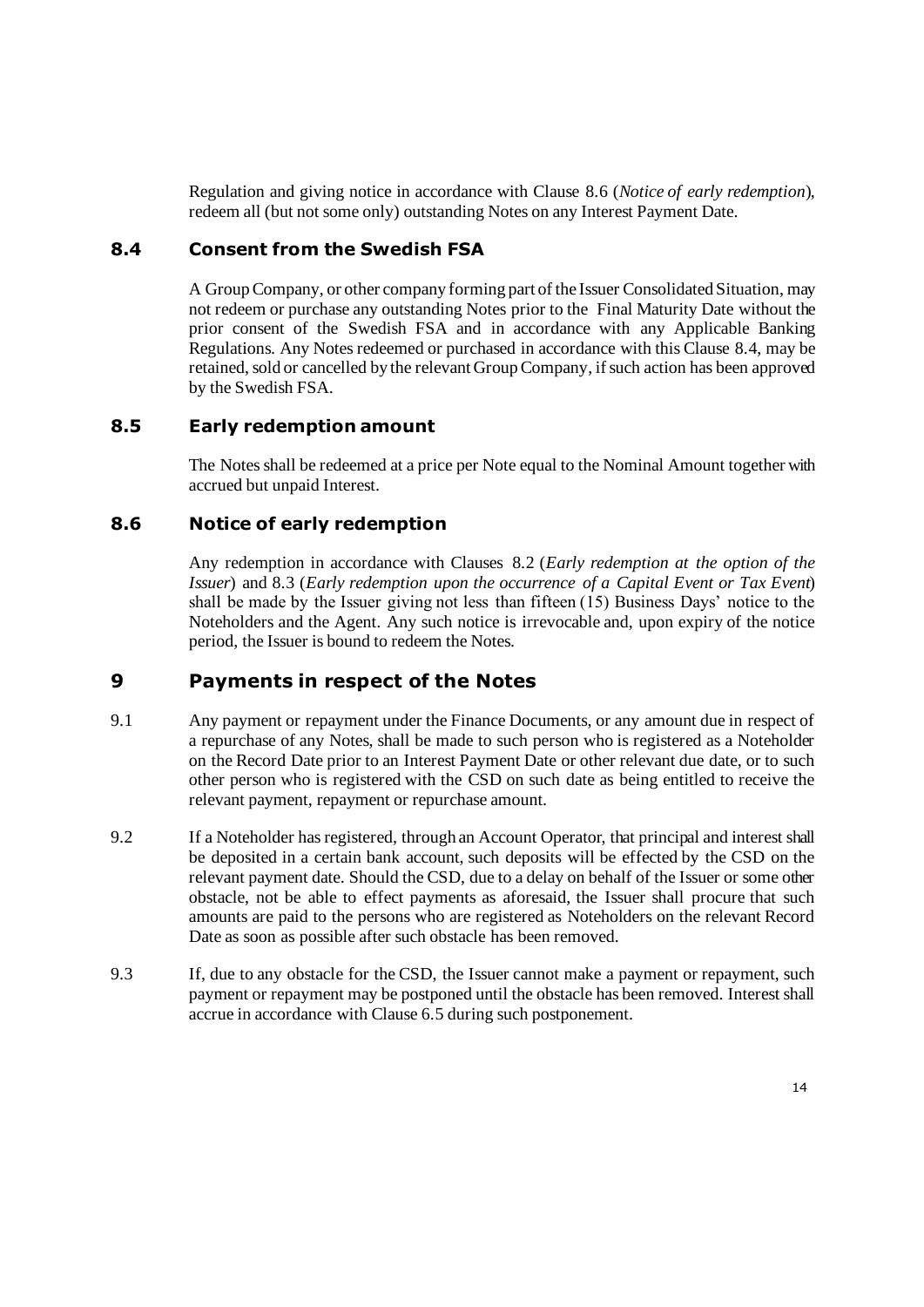9.4 If payment or repayment is made in accordance with this Clause 9, the Issuer and the CSD shall be deemed to have fulfilled their obligation to pay, irrespective of whether such payment was made to a person not entitled to receive such amount.

### **10 Right to act on behalf of a Noteholder**

- 10.1 If any person other than a Noteholder wishes to exercise any rights under the Finance Documents, it must obtain a power of attorney or other proof of authorisation from the Noteholder or a successive, coherent chain of powers of attorney or proofs of authorisation starting with the Noteholder and authorising such person.
- <span id="page-14-0"></span>10.2 A Noteholder may issue one or several powers of attorney to third parties to represent it in relation to some or all of the Notes held by it. Any such representative may act independently under the Finance Documents in relation to the Notes for which such representative is entitled to represent the Noteholder and may further delegate its right to represent the Noteholder by way of a further power of attorney.
- 10.3 The Agent shall only have to examine the face of a power of attorney or other proof of authorisation that has been provided to it pursuant to Clause [10.2](#page-14-0) and may assume that it has been duly authorised, is valid, has not been revoked or superseded and that it is in full force and effect, unless otherwise is apparent from its face.

## **11 Information to Noteholders**

#### **11.1 Information from the Issuer**

The Issuer will make the following information available to the Noteholders by way of press release and by publication on the website of the Issuer:

- (a) as soon as the same become available, but in any event within 120 days after the end of each financial year, its audited consolidated financial statementsfor that financial year;
- (b) as soon asthe same become available, but in any event within 60 days after the end of each interim half of itsfinancial year, its unaudited consolidated financial statements or the year-end report (Sw. *bokslutskommuniké*) (as applicable) for such period;
- (c) as soon as practicable following an acquisition or disposal of Notes by a Group Company, the aggregate Nominal Amount held by Group Companies, or the amount of Notes cancelled by the Issuer; and
- (d) from and for as long as the Notes are admitted to trading on any Regulated Market, any other information required by the Swedish Securities Markets Act (Sw. *lag (2007:582) om värdepappersmarknaden*) and the rules and regulations of the Regulated Market on which the Notes are admitted to trading.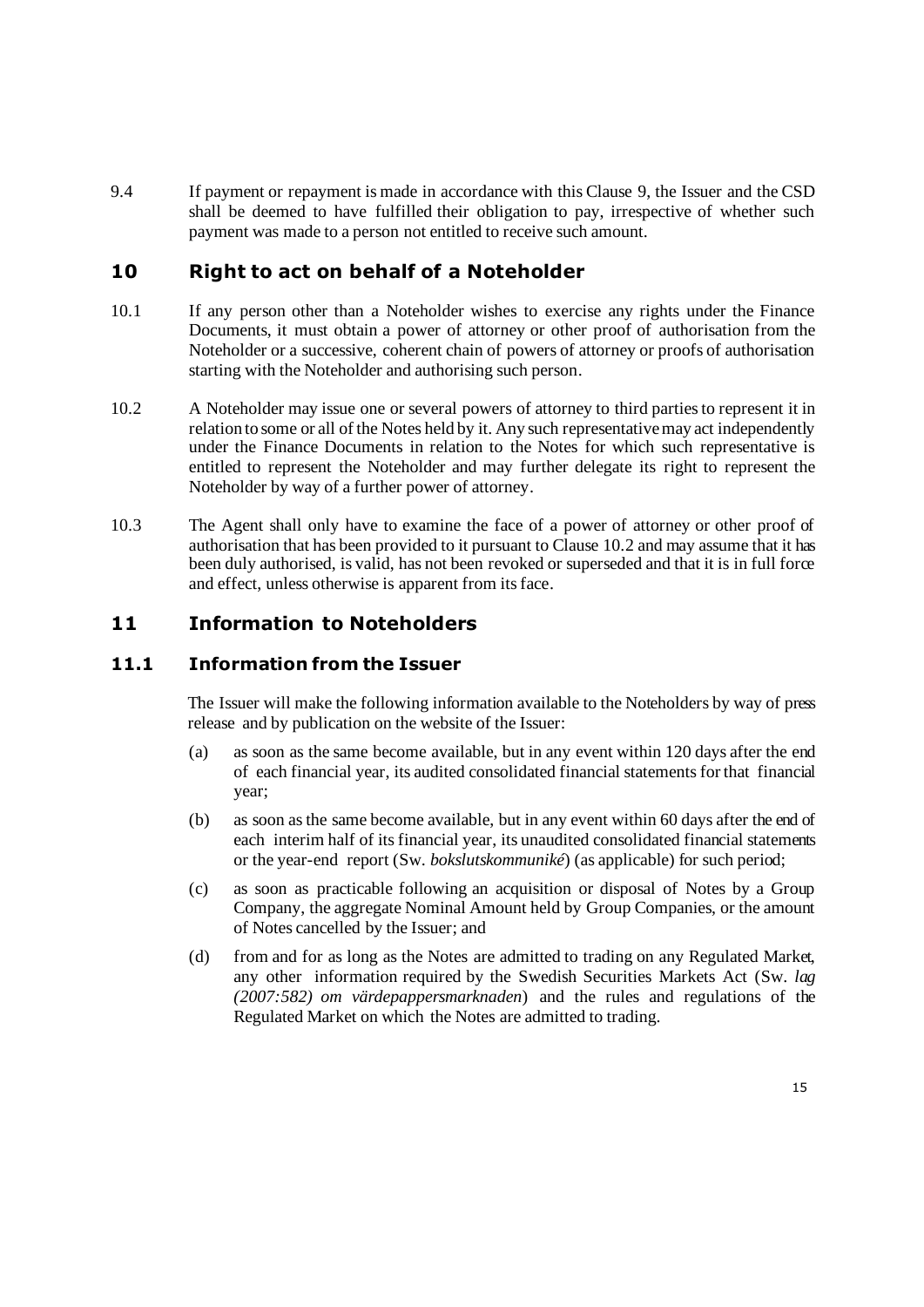### **11.2 Information from the Agent**

The Agent is entitled to disclose to the Noteholders any event or circumstance directly or indirectly relating to the Issuer or the Notes. Notwithstanding the foregoing, the Agent may if it considers it to be beneficial to the interests of the Noteholders delay disclosure or refrain from disclosing certain information.

### <span id="page-15-2"></span>**11.3 Publication of Finance Documents**

- 11.3.1 The latest version of these Terms and Conditions (including any document amending these Terms and Conditions) shall be available on the website of the Issuer and the Agent.
- 11.3.2 The latest versions of the Finance Documents shall be available to the Noteholders at the office of the Agent during normal business hours.

### **12 Admission to trading**

- <span id="page-15-0"></span>12.1 The Issuer shall use its best efforts to ensure that the Notes are admitted to trading on Nasdaq Stockholm within 150 days from the Issue Date, or, if such admission to trading is not possible to obtain or maintain, admitted to trading on another Regulated Market.
- <span id="page-15-1"></span>12.2 Following the admission to trading, the Issuer shall use its best efforts to maintain the admission as long as any Notes are outstanding, but not longer than up to and including the last day on which the admission to trading reasonably can, pursuant to the then applicable regulations of the Regulated Market and the CSD, subsist.
- 12.3 For the avoidance of doubt, neither a Noteholder nor the Agent has the right to accelerate the Notes or otherwise request a prepayment or redemption of the Notes if a failure to list the Notes or maintain a listing of the Notes in accordance with Clauses [12.1](#page-15-0) or [12.2](#page-15-1) above occurs.

### **13 Undertakings relating to the Agency Agreement**

- 13.1 The Issuer shall, in accordance with the Agency Agreement:
	- (a) pay fees to the Agent;
	- (b) indemnify the Agent for costs, losses and liabilities;
	- (c) furnish to the Agent all information requested by or otherwise required to be delivered to the Agent; and
	- (d) not act in a way which would give the Agent a legal or contractual right to terminate the Agency Agreement.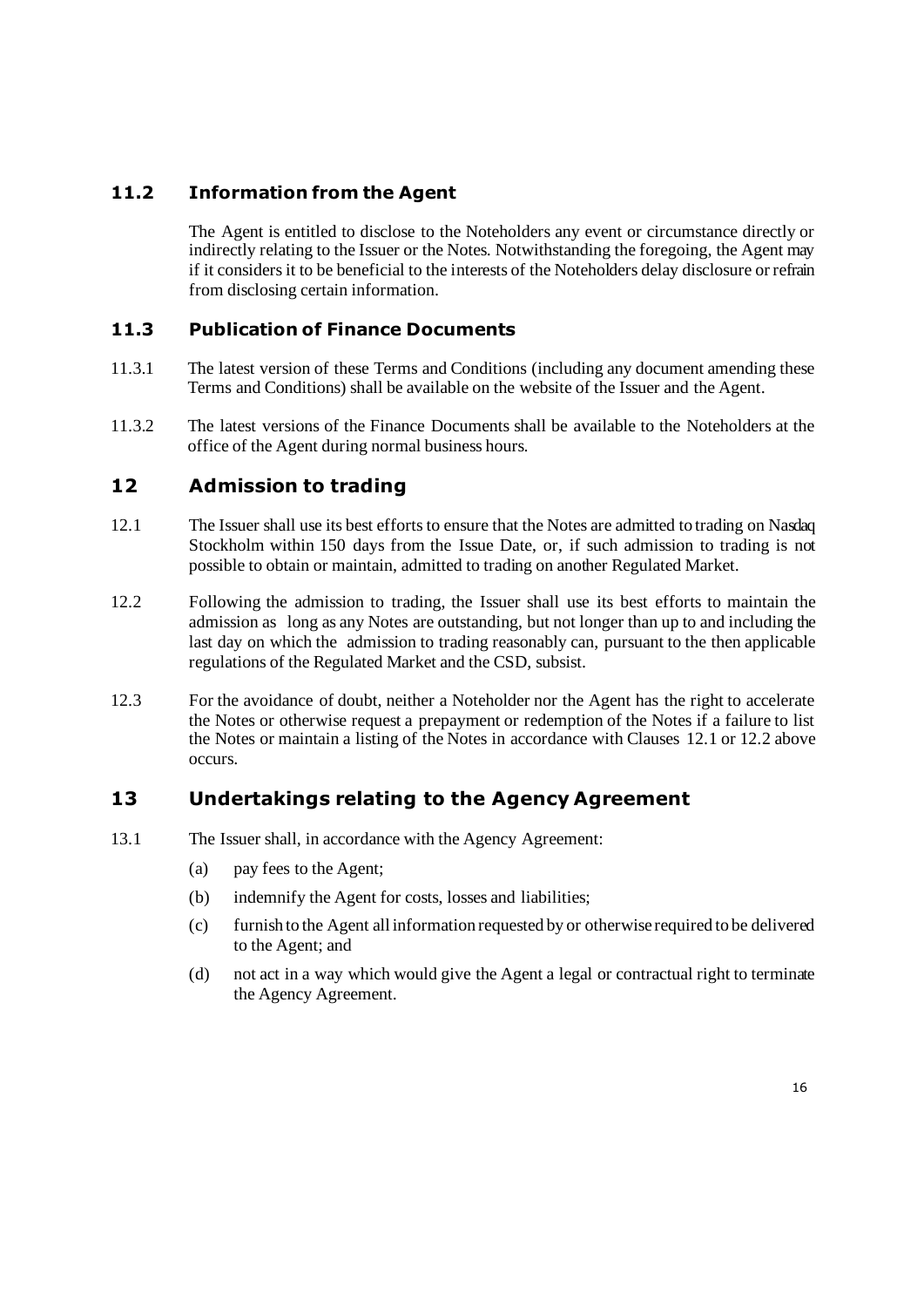13.2 The Issuer and the Agent shall not agree to amend any provisions of the Agency Agreement without the prior consent of the Noteholders if the amendment would be detrimental to the interests of the Noteholders.

## **14 Acceleration of the Notes**

- 14.1 Prior to the Final Maturity Date, a Noteholder or the Agent may only declare the Notes(and any accrued interest) due and payable if the Issuer is placed into bankruptcy (Sw. *försatt i konkurs*) or is the subject of liquidation proceedings (Sw. *trätt i likvidation*) (each an "**Acceleration Event**").
- 14.2 No Noteholder who in the event of the liquidation (Sw. *likvidation*) or bankruptcy (Sw. *konkurs*) of the Issuer is indebted to the Issuer shall be entitled to exercise any right of setoff or counterclaim against moneys owed by the Issuer in respect of Notes held by such Noteholder.
- 14.3 If an Acceleration Event has occurred, the Agent is, following the instructions of the Noteholders, authorized to (i) by notice to the Issuer, declare all, but not only some, of the Notes due for payment together with any other amounts payable under the Finance Documents, immediately or at such later date as the Agent determines, and (ii) exercise any or all of its rights, remedies, powers and discretions under the Finance Documents.
- 14.4 The Issuer shall as soon as possible notify the Noteholders and the Agent of the occurrence of an Acceleration Event.

## <span id="page-16-1"></span><span id="page-16-0"></span>**15 Distribution of Proceeds**

- <span id="page-16-2"></span>15.1 All payments by the Issuer relating to the Notes and the Finance Documents following an acceleration of the Notes in accordance with Clause 14 (*Acceleration of the Notes*) shall be distributed in the following order of priority, in accordance with the instructions of the Agent:
	- (a) *first*, in or towards payment *pro rata* of (i) all unpaid fees, costs, expenses and indemnities payable by the Issuer to the Agent in accordance with the Agency Agreement (other than any indemnity given for liability against the Noteholders), (ii) other costs, expenses and indemnities relating to the acceleration of the Notes, or the protection of the Noteholders' rights as may have been incurred by the Agent, (iii) any costs incurred by the Agent for external experts that have not been reimbursed by the Issuer in accordance with Clause [20.2.5,](#page-23-0) and (iv) any costs and expenses incurred by the Agent in relation to a Noteholders' Meeting or a Written Procedure that have not been reimbursed by the Issuer in accordance with Clause [16.16](#page-20-0);
	- (b) *secondly*, in or towards payment *pro rata* of accrued but unpaid Interest under the Notes (Interest due on an earlier Interest Payment Date to be paid before any Interest due on a later Interest Payment Date);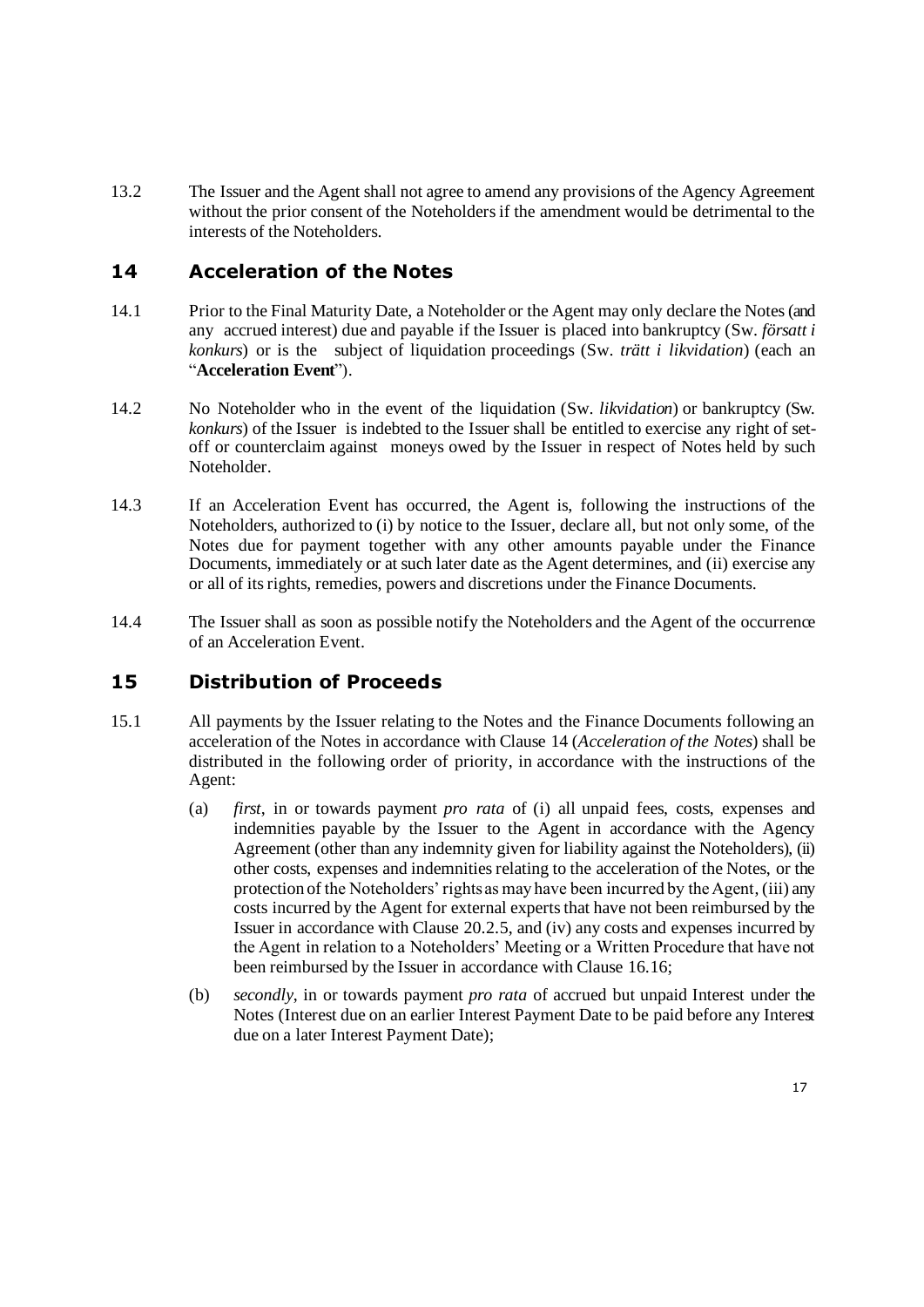- (c) *thirdly*, in or towards payment *pro rata* of any unpaid principal under the Notes; and
- <span id="page-17-0"></span>(d) *fourthly*, in or towards payment *pro rata* of any other costs or outstanding amounts unpaid under the Finance Documents.

Any excess funds after the application of proceeds in accordance with paragraphs (a) t[o \(d\)](#page-17-0) above shall be paid to the Issuer.

- 15.2 If a Noteholder or another party has paid any fees, costs, expenses or indemnities referred to in Clause  $15.1(a)$  $15.1(a)$ , such Noteholder or other party shall be entitled to reimbursement by way of a corresponding distribution in accordance with Clause [15.1](#page-16-1)[\(a\)](#page-16-2).
- 15.3 Funds that the Agent receives (directly or indirectly) in connection with the acceleration of the Notes constitute escrow funds (Sw. *redovisningsmedel*) and must be held on a separate interest-bearing account on behalf of the Noteholders and the other interested parties. The Agent shall arrange for payments of such funds in accordance with this Clause [15](#page-16-0) as soon as reasonably practicable.
- 15.4 If the Issuer or the Agent shall make any payment under this Clause [15,](#page-16-0) the Issuer or the Agent, as applicable, shall notify the Noteholders of any such payment at least fifteen (15) Business Days before the payment is made. Such notice shall specify the Record Date, the payment date and the amount to be paid. Notwithstanding the foregoing, for any Interest due but unpaid the Record Date specified in Clause 9.1 shall apply.

## <span id="page-17-1"></span>**16 Decisions by Noteholders**

- 16.1 A request by the Agent for a decision by the Noteholders on a matter relating to the Finance Documents shall (at the option of the Agent) be dealt with at a Noteholders' Meeting or by way of a Written Procedure.
- 16.2 Any request from the Issuer or a Noteholder (or Noteholders) representing at least ten (10) per cent. of the Adjusted Nominal Amount (such request may only be validly made by a person who is a Noteholder on the Business Day immediately following the day on which the request is received by the Agent and shall, if made by several Noteholders, be made by them jointly) for a decision by the Noteholders on a matter relating to the Finance Documents shall be directed to the Agent and dealt with at a Noteholders' Meeting or by way a Written Procedure, as determined by the Agent. The person requesting the decision may suggest the form for decision making, but if it is in the Agent's opinion more appropriate that a matter is dealt with at a Noteholders' Meeting than by way of a Written Procedure, it shall be dealt with at a Noteholders' Meeting.
- 16.3 The Agent may refrain from convening a Noteholders' Meeting or instigating a Written Procedure if (i) the suggested decision must be approved by any person in addition to the Noteholders and such person has informed the Agent that an approval will not be given, or (ii) the suggested decision is not in accordance with applicable laws.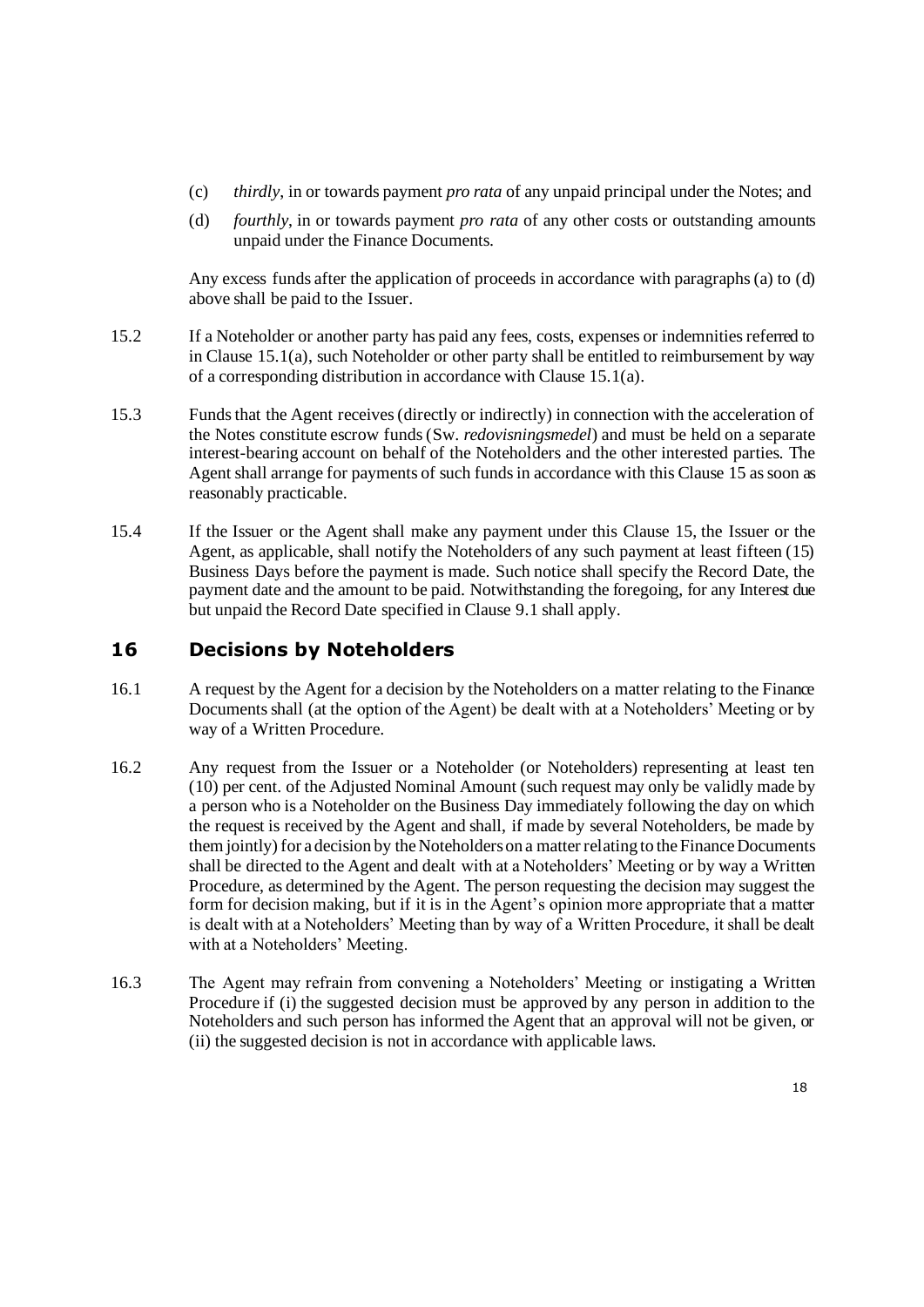- 16.4 Should the Agent not convene a Noteholders' Meeting or instigate a Written Procedure in accordance with these Terms and Conditions, without Clause 16.3 being applicable, the Issuer or the Noteholder(s) requesting a decision by the Noteholders may convene such Noteholders' Meeting or instigate such Written Procedure, as the case may be, instead. The Issuer shall upon request provide the convening Noteholder(s) with the information available in the debt register kept by the CSD in respect of the Notes in order to convene and hold the Noteholders' Meeting or instigate and carry out the Written Procedure, as the case may be.
- 16.5 Should the Issuer want to replace the Agent, it may (i) convene a Noteholders' Meeting in accordance with Clause 17.1 or (ii) instigate a Written Procedure by sending a communication in accordance with Clause 18.1, in both cases with a copy to the Agent. After a request from the Noteholders pursuant to Clause 20.4.3, the Issuer shall no later than five (5) Business Days after receipt of such request (or such later date as may be necessary for technical or administrative reasons) convene a Noteholders' Meeting in accordance with Clause 17.1. The Issuer shall inform the Agent before a notice for a Noteholders' Meeting where the Agent is proposed to be replaced is sent and shall, on the request of the Agent, append information from the Agent together with the notice or the communication.
- 16.6 Only a person who is, or who has been provided with a power of attorney pursuant to Clause 10 (*Right to act on behalf of a Noteholder*) from a person who is, registered as a Noteholder:
	- (a) on the Business Day specified in the notice pursuant to Clause 17.2, in respect of a Noteholders' Meeting, or
	- (b) on the Business Day specified in the communication pursuant to Clause 18.2, in respect of a Written Procedure,

may exercise voting rights as a Noteholder at such Noteholders' Meeting or in such Written Procedure, provided that the relevant Notes are included in the definition of Adjusted Nominal Amount.

- <span id="page-18-0"></span>16.7 The following matters shall require the consent of Noteholders representing at least seventyfive (75) per cent. of the Adjusted Nominal Amount for which Noteholders are voting at a Noteholders' Meeting or for which Noteholders reply in a Written Procedure in accordance with the instructions given pursuant to Clause 18.3:
	- (a) a change to the terms of any of Clause [2.1,](#page-9-1) 2.6, 2.7 or 4;
	- (b) a change to the Interest Rate or the Nominal Amount;
	- (c) a change to the terms for the distribution of proceeds set out in Clause [15](#page-16-0) (*Distribution of proceeds*);
	- (d) a change to the terms dealing with the requirements for Noteholders' consent set out in this Clause [16;](#page-17-1)
	- (e) a change of issuer, an extension of the tenor of the Notes or any delay of the due date for payment of any principal or interest on the Notes;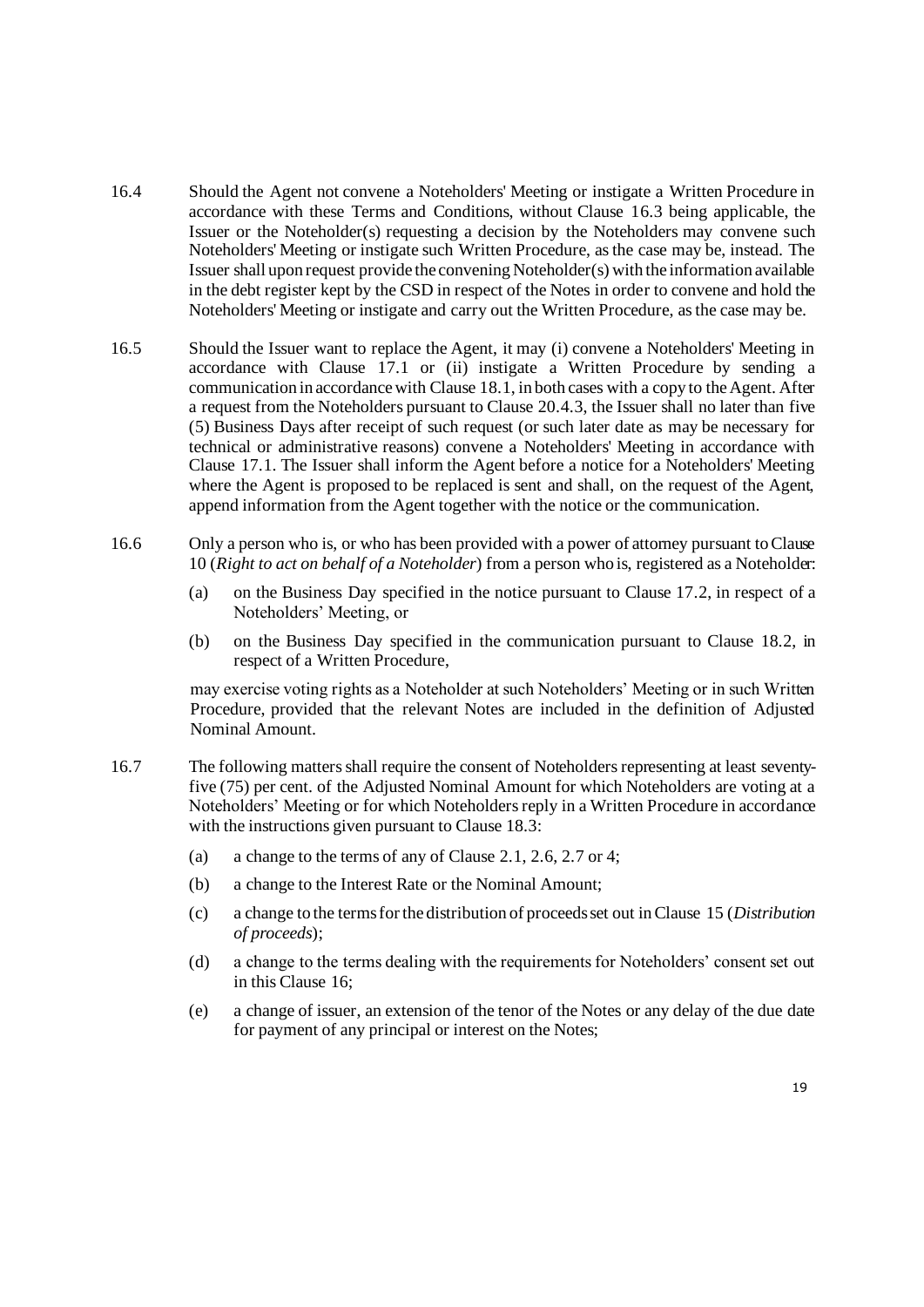- (f) a mandatory exchange of the Notes for other securities; and
- (g) early redemption of the Notes, other than upon an acceleration of the Notes pursuant to Clause 14 (*Acceleration of the Notes*) or as otherwise permitted or required by these Terms and Conditions.
- <span id="page-19-0"></span>16.8 Any matter not covered by Clause [16.7](#page-18-0) shall require the consent of Noteholders representing more than fifty (50) per cent. of the Adjusted Nominal Amount for which Noteholders are voting at a Noteholders' Meeting or for which Noteholders reply in a Written Procedure in accordance with the instructions given pursuant to Clause 18.3. This includes, but is not limited to, any amendment to, or waiver of, the terms of any Finance Document that does not require a higher majority (other than an amendment permitted pursuant to Clause [19.1](#page-21-1)[\(a\)](#page-21-2) o[r \(b\)\)](#page-22-0), and an acceleration of the Notes.
- 16.9 Quorum at a Noteholders' Meeting or in respect of a Written Procedure only exists if a Noteholder (or Noteholders) representing at least fifty (50) per cent. of the Adjusted Nominal Amount in case of a matter pursuant to Clause [16.7,](#page-18-0) and otherwise twenty (20) per cent. of the Adjusted Nominal Amount:
	- (a) if at a Noteholders' Meeting, attend the meeting in person or by telephone conference (or appear through duly authorised representatives); or
	- (b) if in respect of a Written Procedure, reply to the request.

If a quorum exists for some but not all of the matters to be dealt with at a Noteholders' Meeting or by a Written Procedure, decisions may be taken in the matters for which a quorum exists.

- 16.10 If a quorum does not exist at a Noteholders' Meeting or in respect of a Written Procedure, the Agent or the Issuer shall convene a second Noteholders' Meeting (in accordance with Clause 17.1) or initiate a second Written Procedure (in accordance with Clause 18.1), as the case may be, provided that the relevant proposal has not been withdrawn. For the purposes of a second Noteholders' Meeting or second Written Procedure pursuant to this Clause 16.10, the date of request of the second Noteholders' Meeting pursuant to Clause 17.1 or second Written Procedure pursuant to Clause 18.1, as the case may be, shall be deemed to be the relevant date when the quorum did not exist. The quorum requirement in Clause 16.9 shall not apply to such second Noteholders' Meeting or Written Procedure.
- 16.11 Any decision which extends or increases the obligations of the Issuer or the Agent, or limits, reduces or extinguishes the rights or benefits of the Issuer or the Agent, under the Finance Documents shall be subject to the Issuer's or the Agent's consent, as appropriate.
- 16.12 A Noteholder holding more than one Note need not use all its votes or cast all the votes to which it is entitled in the same way and may in its discretion use or cast some of its votes only.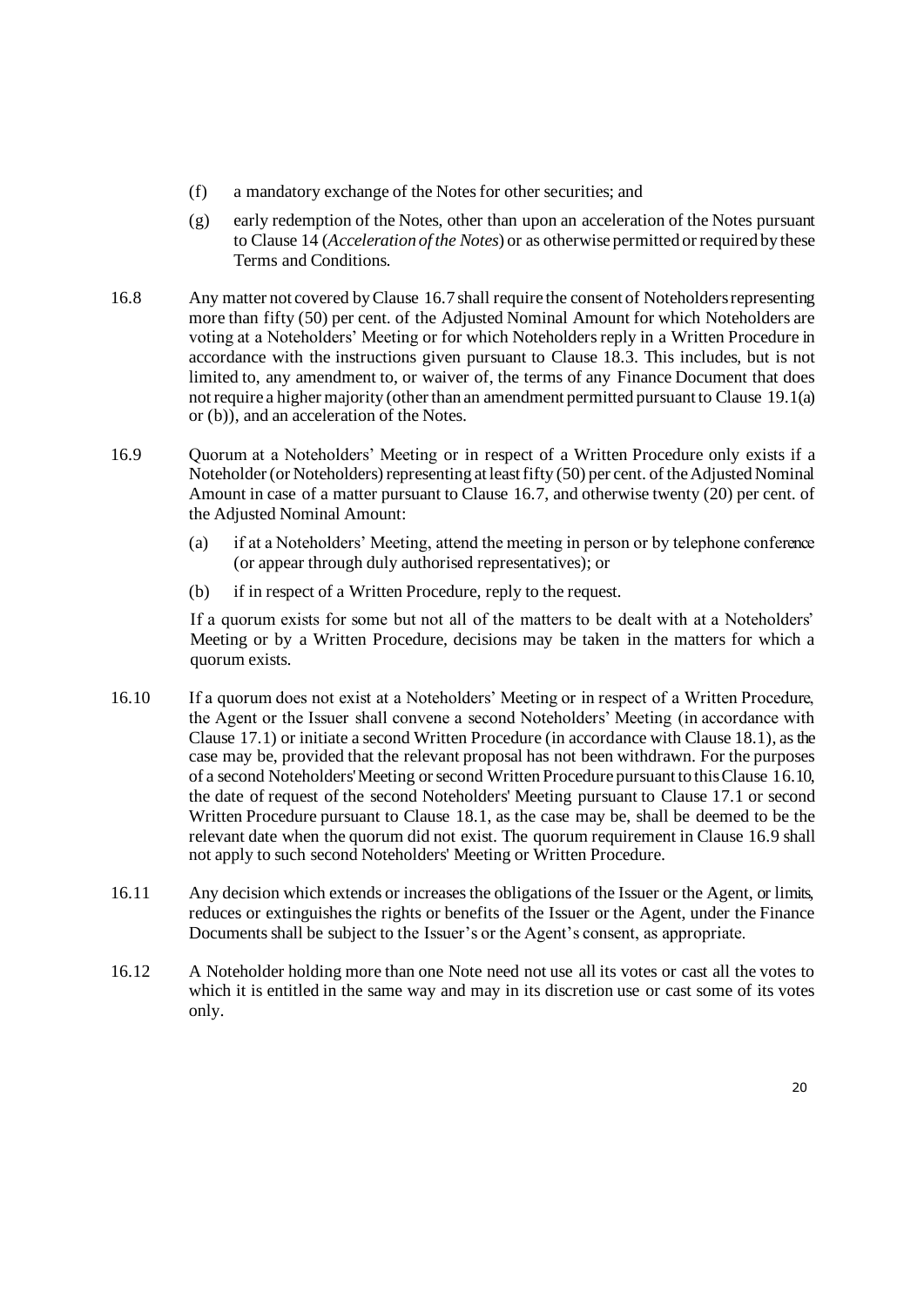- 16.13 If any matter decided in accordance with this Clause 16 would require consent from the Swedish FSA, such consent shall be sought by the Issuer.
- 16.14 The Issuer may not, directly or indirectly, pay or cause to be paid any consideration to or for the benefit of any Noteholder for or as inducement to any consent under these Terms and Conditions, unless such consideration is offered to all Noteholders that consent at the relevant Noteholders' Meeting or in a Written Procedure within the time period stipulated for the consideration to be payable or the time period for replies in the Written Procedure, as the case may be.
- 16.15 A matter decided at a duly convened and held Noteholders' Meeting or by way of Written Procedure is binding on all Noteholders, irrespective of them being present or represented at the Noteholders' Meeting or responding in the Written Procedure. The Noteholders that have not adopted or voted for a decision shall not be liable for any damages that this may cause other Noteholders.
- <span id="page-20-0"></span>16.16 All costs and expenses incurred by the Issuer or the Agent for the purpose of convening a Noteholders' Meeting or for the purpose of carrying out a Written Procedure, including reasonable fees to the Agent, shall be paid by the Issuer.
- 16.17 If a decision shall be taken by the Noteholders on a matter relating to the Finance Documents, the Issuer shall promptly at the request of the Agent provide the Agent with a certificate specifying the number of Notes owned by Group Companies or (to the knowledge of the Issuer) Affiliates, irrespective of whether such person is directly registered as owner of such Notes. The Agent shall not be responsible for the accuracy of such certificate or otherwise be responsible to determine whether a Note is owned by a Group Company or an Affiliate.
- 16.18 Information about decisions taken at a Noteholders' Meeting or by way of Written Procedure shall promptly be sent by notice to the Noteholders and published on the website of the Issuer and the Agent, provided that a failure to do so shall not invalidate any decision made or voting result achieved. The minutes from the relevant Noteholders' Meeting or Written Procedure shall at the request of a Noteholder be sent to it by the Issuer or the Agent, as applicable.

## **17 Noteholders' Meeting**

- 17.1 The Agent shall convene a Noteholders' Meeting no later than five (5) Business Days after receipt of a request from the Issuer or the Noteholder(s) (or such later date as may be necessary for technical or administrative reasons) by sending a notice thereof to each person who is registered as a Noteholder on a date selected by the Agent which falls no more than five (5) Business Days prior to the date on which the notice is sent.
- 17.2 The notice pursuant to Clause 17.1 shall include (i) time for the meeting, (ii) place for the meeting, (iii) agenda for the meeting (including each request for a decision by the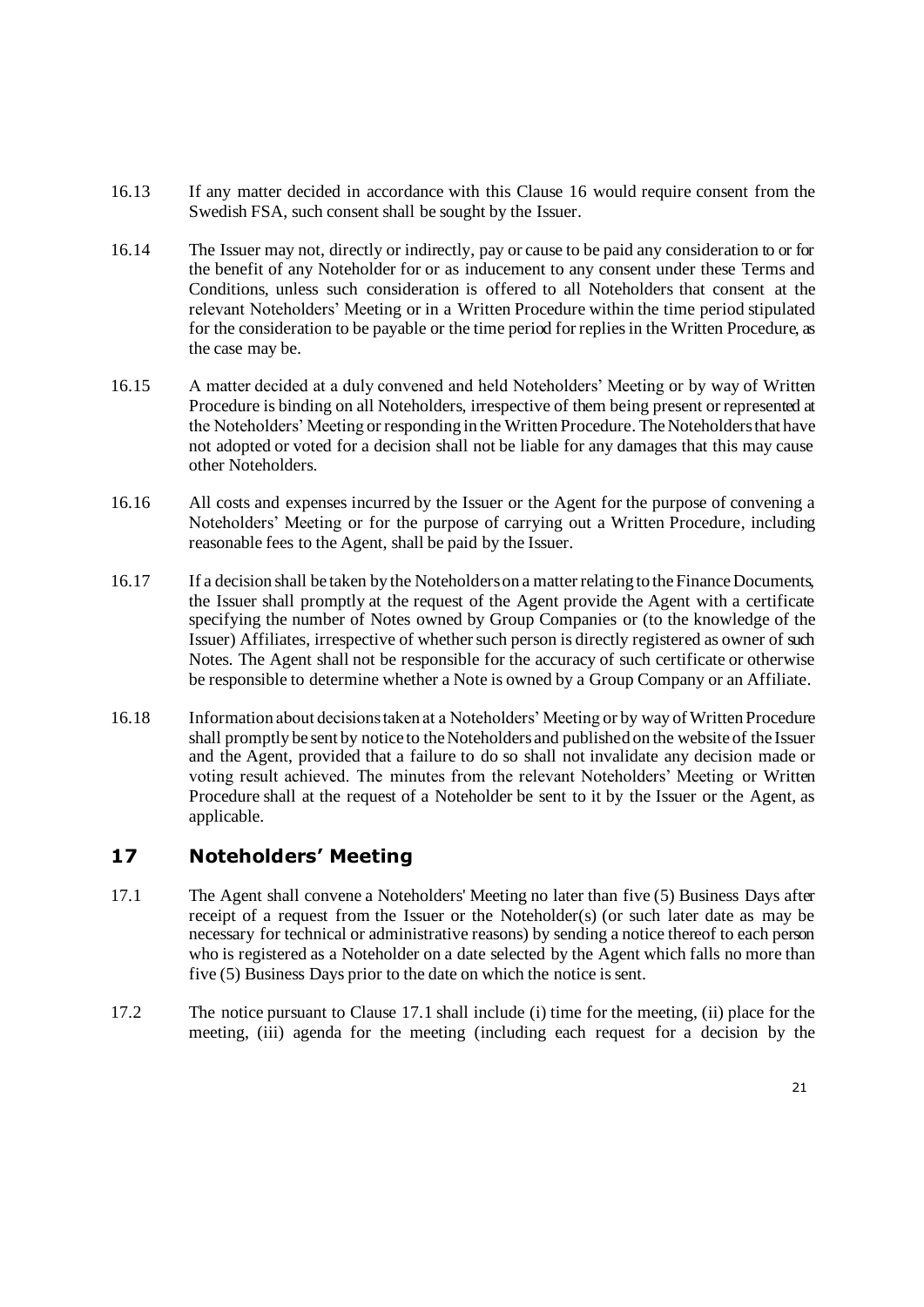Noteholders), (iv) the Business Day a person must be a Noteholder in order to exercise the Noteholders' rights at a Noteholders' Meeting, and (v) a form of power of attorney. Only matters that have been included in the notice may be resolved upon at the Noteholders' Meeting. Should prior notification by the Noteholders be required in order to attend the Noteholders' Meeting, such requirement shall be included in the notice.

- 17.3 The Noteholders' Meeting shall be held no earlier than ten (10) Business Days and no later than twenty (20) Business Days after the effective date of the notice.
- 17.4 Without amending or varying these Terms and Conditions, the Agent may prescribe such further regulations regarding the convening and holding of a Noteholders' Meeting as the Agent may deem appropriate. Such regulations may include a possibility for Noteholders to vote without attending the meeting in person.

### <span id="page-21-3"></span><span id="page-21-0"></span>**18 Written Procedure**

- 18.1 The Agent shall instigate a Written Procedure no later than five (5) Business Days after receipt of a request from the Issuer or the Noteholder(s) (or such later date as may be necessary for technical or administrative reasons) by sending a communication to each such person who is registered as a Noteholder on a date selected by the Agent which falls no more than five (5) Business Days prior to the date on which the communication is sent.
- 18.2 A communication pursuant to Clause [18.1](#page-21-3) shall include (i) each request for a decision by the Noteholders, (ii) a description of the reasons for each request, (iii) a specification of the Business Day on which a person must be registered as a Noteholder in order to be entitled to exercise voting rights, (iv) instructions and directions on where to receive a form for replying to the request (such form to include an option to vote yes or no for each request) as well as a form of power of attorney, and (v) the stipulated time period within which the Noteholder must reply to the request (such time period to last at least ten (10) Business Days and not longer than twenty (20) Business Days from the effective date of the communication pursuant to Clause [18.1\)](#page-21-3). If the voting shall be made electronically, instructions for such voting shall be included in the communication.
- 18.3 When the requisite majority consents of the total Adjusted Nominal Amount pursuant to Clauses [16.7](#page-18-0) an[d 16.8](#page-19-0) have been received in a Written Procedure, the relevant decision shall be deemed to be adopted pursuant to Clause [16.7](#page-18-0) or [16.8,](#page-19-0) as the case may be, even if the time period for replies in the Written Procedure has not yet expired.

### <span id="page-21-1"></span>**19 Amendments and Waivers**

- <span id="page-21-2"></span>19.1 The Issuer and the Agent (acting on behalf of the Noteholders) may agree to amend the Finance Documents or waive any provision in a Finance Document, provided that:
	- (a) such amendment or waiver is not detrimental to the interest of the Noteholders, or is made solely for the purpose of rectifying obvious errors and mistakes;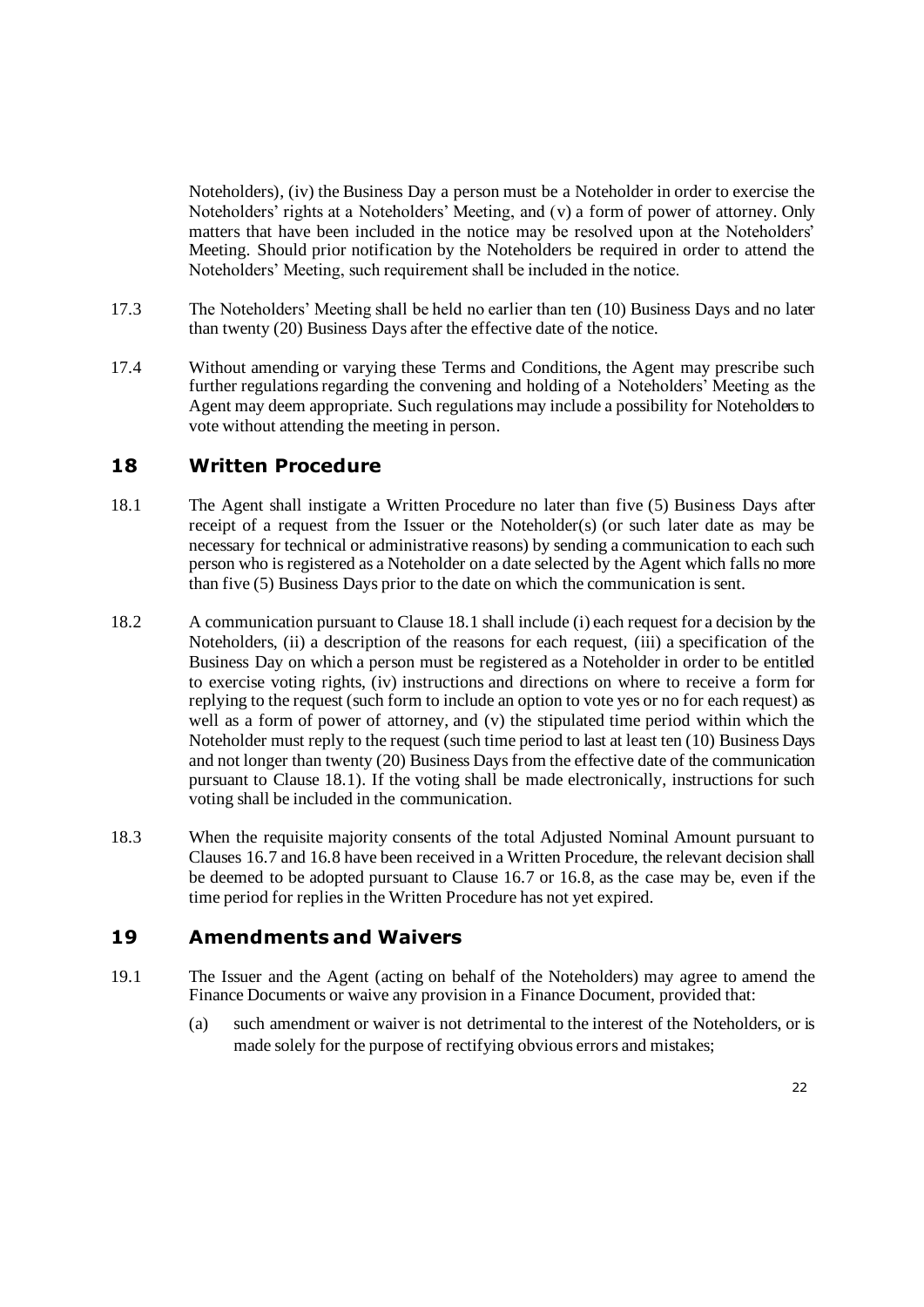- <span id="page-22-0"></span>(b) such amendment or waiver is required by applicable law, a court ruling or a decision by a relevant authority; or
- (c) such amendment or waiver has been duly approved by the Noteholders in accordance with Clause 16 (*Decisions by Noteholders*).
- 19.2 The consent of the Noteholders is not necessary to approve the particular form of any amendment to the Finance Documents. It is sufficient if such consent approves the substance of the amendment.
- 19.3 The Agent shall promptly notify the Noteholders of any amendments or waivers made in accordance with Clause [19.1,](#page-21-1) setting out the date from which the amendment or waiver will be effective, and ensure that any amendments to the Finance Documents are published in the manner stipulated in Clause [11.3](#page-15-2) (*Publication of Finance Documents*). The Issuer shall ensure that any amendments to the Finance Documents are duly registered with the CSD and each other relevant organisation or authority.
- 19.4 An amendment to the Finance Documents shall take effect on the date determined by the Noteholders Meeting, in the Written Procedure or by the Agent, as the case may be.

### **20 Appointment and Replacement of the Agent**

### **20.1 Appointment of Agent**

- 20.1.1 By subscribing for Notes, each initial Noteholder appoints the Agent to act as its agent in all matters relating to the Notes and the Finance Documents, and authorises the Agent to act on its behalf (without first having to obtain its consent, unless such consent is specifically required by these Terms and Conditions) in any legal or arbitration proceedings relating to the Notes held by such Noteholder. By acquiring Notes, each subsequent Noteholder confirms such appointment and authorisation for the Agent to act on its behalf.
- 20.1.2 Each Noteholder shall immediately upon request provide the Agent with any such documents, including a written power of attorney (in form and substance satisfactory to the Agent), that the Agent deems necessary for the purpose of exercising its rights and/or carrying out its duties under the Finance Documents. The Agent is under no obligation to represent a Noteholder which does not comply with such request.
- 20.1.3 The Issuer shall promptly upon request provide the Agent with any documents and other assistance (in form and substance satisfactory to the Agent), that the Agent deems necessary for the purpose of exercising its rights and/or carrying out its duties under the Finance **Documents**
- 20.1.4 The Agent is entitled to fees for its work and to be indemnified for costs, losses and liabilities on the terms set out in the Finance Documents and the Agency Agreement and the Agent's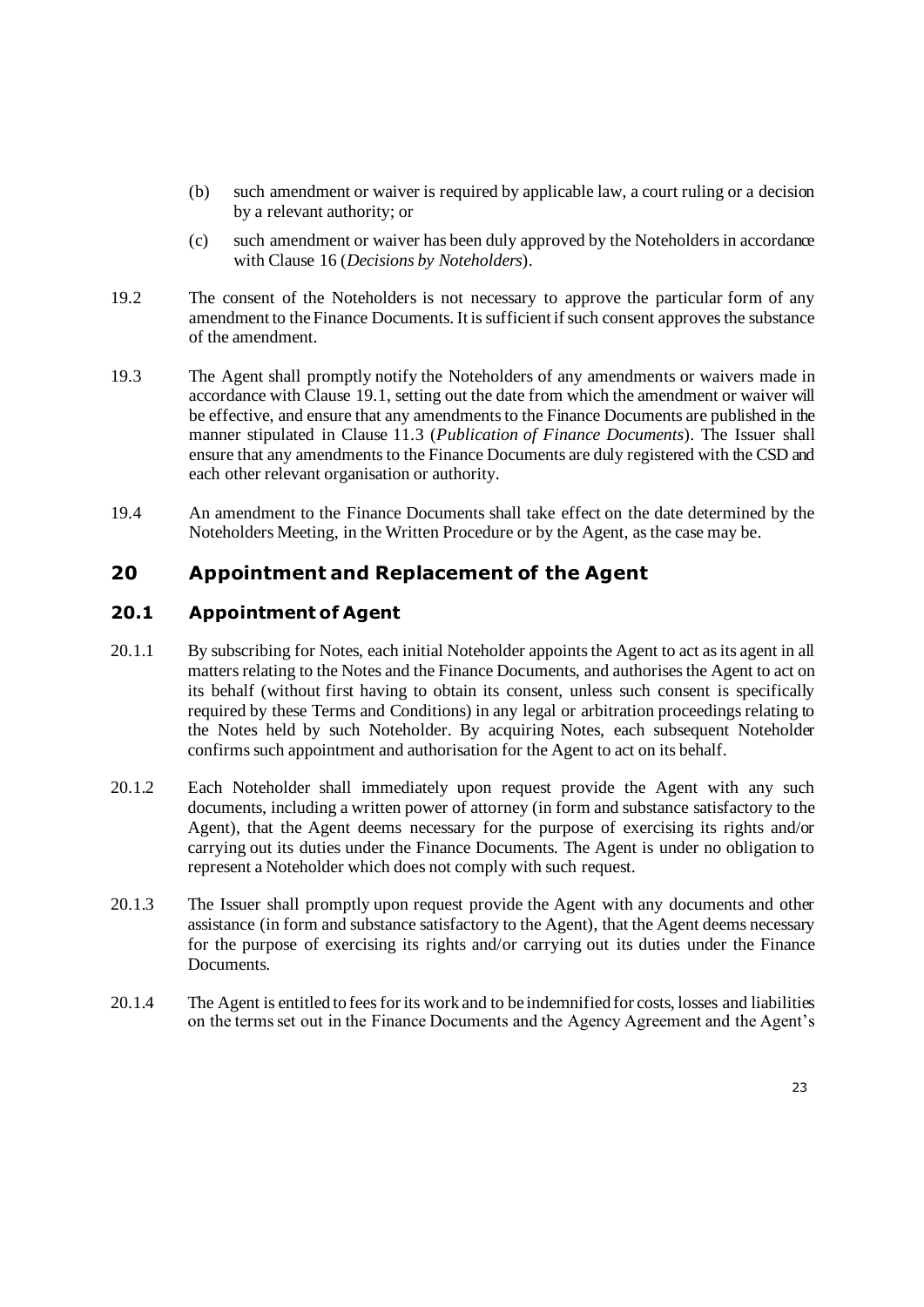obligations as Agent under the Finance Documents are conditioned upon the due payment of such fees and indemnifications.

20.1.5 The Agent may act as agent or trustee for several issues of securities issued by or relating to the Issuer and other Group Companies notwithstanding potential conflicts of interest.

#### **20.2 Duties of the Agent**

- 20.2.1 The Agent shall represent the Noteholders in accordance with the Finance Documents.
- 20.2.2 When acting in accordance with the Finance Documents, the Agent is always acting with binding effect on behalf of the Noteholders. The Agent shall carry out its duties under the Finance Documents in a reasonable, proficient and professional manner, with reasonable care and skill.
- 20.2.3 The Agent is entitled to delegate its duties to other professional parties, but the Agent shall remain liable for the actions of such parties under the Finance Documents.
- 20.2.4 The Agent shall treat all Noteholders equally and, when acting pursuant to the Finance Documents, act with regard only to the interests of the Noteholders and shall not be required to have regard to the interests or to act upon or comply with any direction or request of any other person, other than as explicitly stated in the Finance Documents.
- <span id="page-23-0"></span>20.2.5 The Agent is entitled to engage external experts when carrying out its duties under the Finance Documents. The Issuer shall on demand by the Agent pay all costs for external experts engaged after the occurrence of an Acceleration Event, or for the purpose of investigating or considering (i) an event which the Agent reasonably believes is or may lead to an Acceleration Event or (ii) a matter relating to the Issuer or the Finance Documents which the Agent reasonably believes may be detrimental to the interests of the Noteholders under the Finance Documents and (iii) in connection with any Noteholders' Meeting or Written Procedure, or (iv) in connection with any amendment (whether contemplated by the Finance Documents or not) or waiver under the Finance Documents. Any compensation for damages or other recoveries received by the Agent from external experts engaged by it for the purpose of carrying out its duties under the Finance Documents shall be distributed in accordance with Clause [15](#page-16-0) (*Distribution of proceeds*).
- 20.2.6 The Agent shall, as applicable, enter into agreements with the CSD, and comply with such agreements and the CSD Regulations applicable to the Agent, as may be necessary in order for the Agent to carry out its duties under the Finance Documents.
- 20.2.7 Notwithstanding any other provision of the Finance Documents to the contrary, the Agent is not obliged to do or omit to do anything if it would or might in its reasonable opinion constitute a breach of any law or regulation.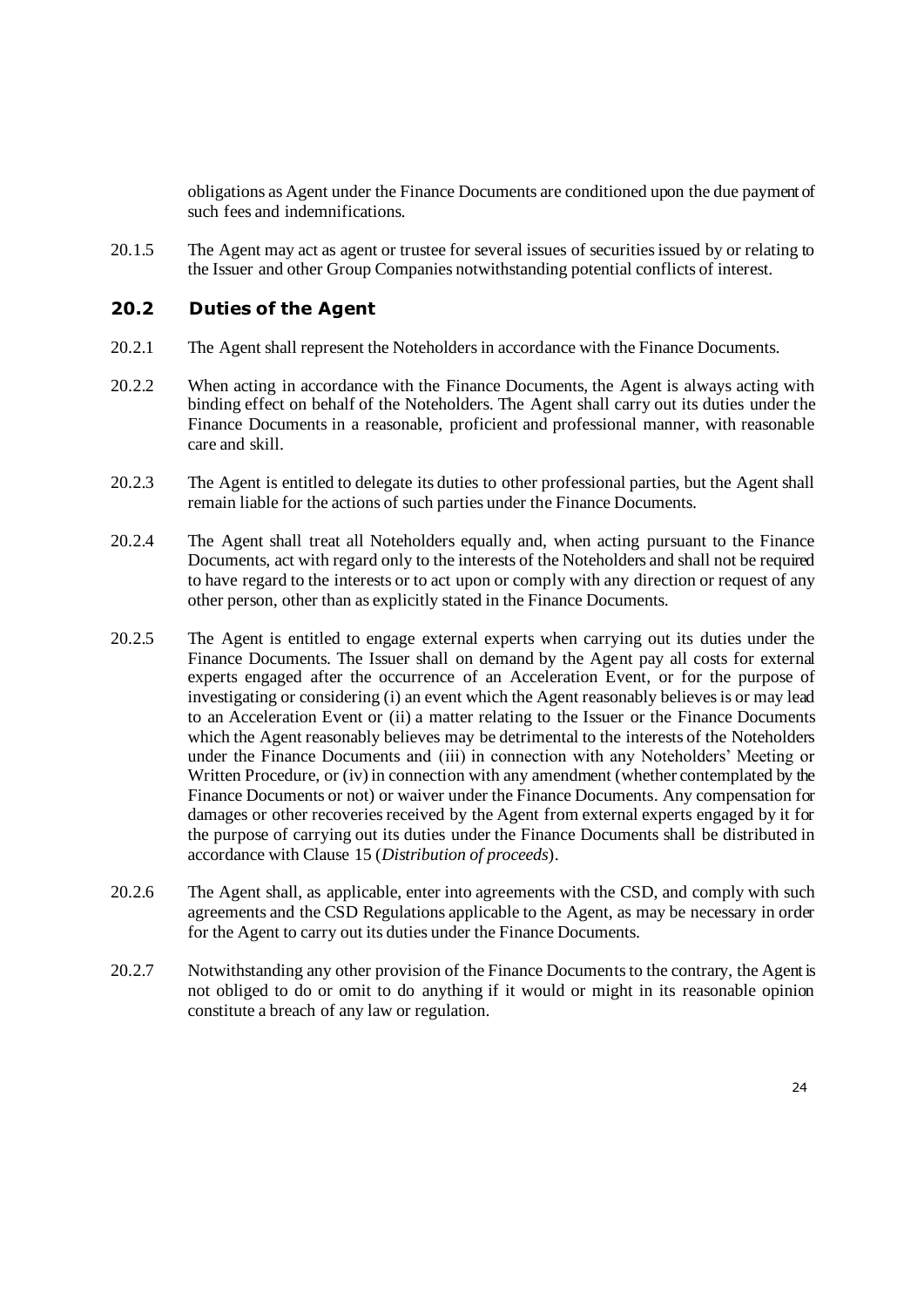- <span id="page-24-0"></span>20.2.8 If in the Agent's reasonable opinion the cost, loss or liability which it may incur (including reasonable fees to the Agent) in complying with instructions of the Noteholders, or taking any action at its own initiative, will not be covered by the Issuer, the Agent may refrain from acting in accordance with such instructions, or taking such action, until it has received such funding or indemnities (or adequate Security has been provided therefore) as it may reasonably require.
- 20.2.9 The Agent shall give a notice to the Noteholders (i) before it ceases to perform its obligations under the Finance Documents by reason of the non-payment by the Issuer of any fee or indemnity due to the Agent under the Finance Documents or the Agency Agreement or (ii) if it refrains from acting for any reason described in Clause [20.2.8](#page-24-0).

#### **20.3 Limited liability for the Agent**

- 20.3.1 The Agent will not be liable to the Noteholders for damage or loss caused by any action taken or omitted by it under or in connection with any Finance Document, unless directly caused by its negligence or wilful misconduct. The Agent shall never be responsible for indirect or consequential loss.
- 20.3.2 The Agent shall not be considered to have acted negligently if it has acted in accordance with advice from or opinions of reputable external experts provided to the Agent upon its request or if the Agent has acted with reasonable care in a situation when the Agent considers that it is detrimental to the interests of the Noteholders to delay the action in order to first obtain instructions from the Noteholders.
- 20.3.3 The Agent shall not be liable for any delay (or any related consequences) in crediting an account with an amount required pursuant to the Finance Documents to be paid by the Agent to the Noteholders, provided that the Agent has taken all necessary steps as soon as reasonably practicable to comply with the regulations or operating procedures of any recognised clearing or settlement system used by the Agent for that purpose.
- 20.3.4 The Agent shall have no liability to the Issuer or the Noteholders for damage caused by the Agent acting in accordance with instructions of the Noteholders given in accordance with the Finance Documents.
- 20.3.5 Any liability towards the Issuer which is incurred by the Agent in acting under, or in relation to, the Finance Documents shall not be subject to set-off against the obligations of the Issuer to the Noteholders under the Finance Documents.

#### <span id="page-24-1"></span>**20.4 Replacement of the Agent**

20.4.1 Subject to Clause [20.4.6,](#page-25-0) the Agent may resign by giving notice to the Issuer and the Noteholders, in which case the Noteholders shall appoint a successor Agent at a Noteholders' Meeting convened by the retiring Agent or by way of Written Procedure initiated by the retiring Agent.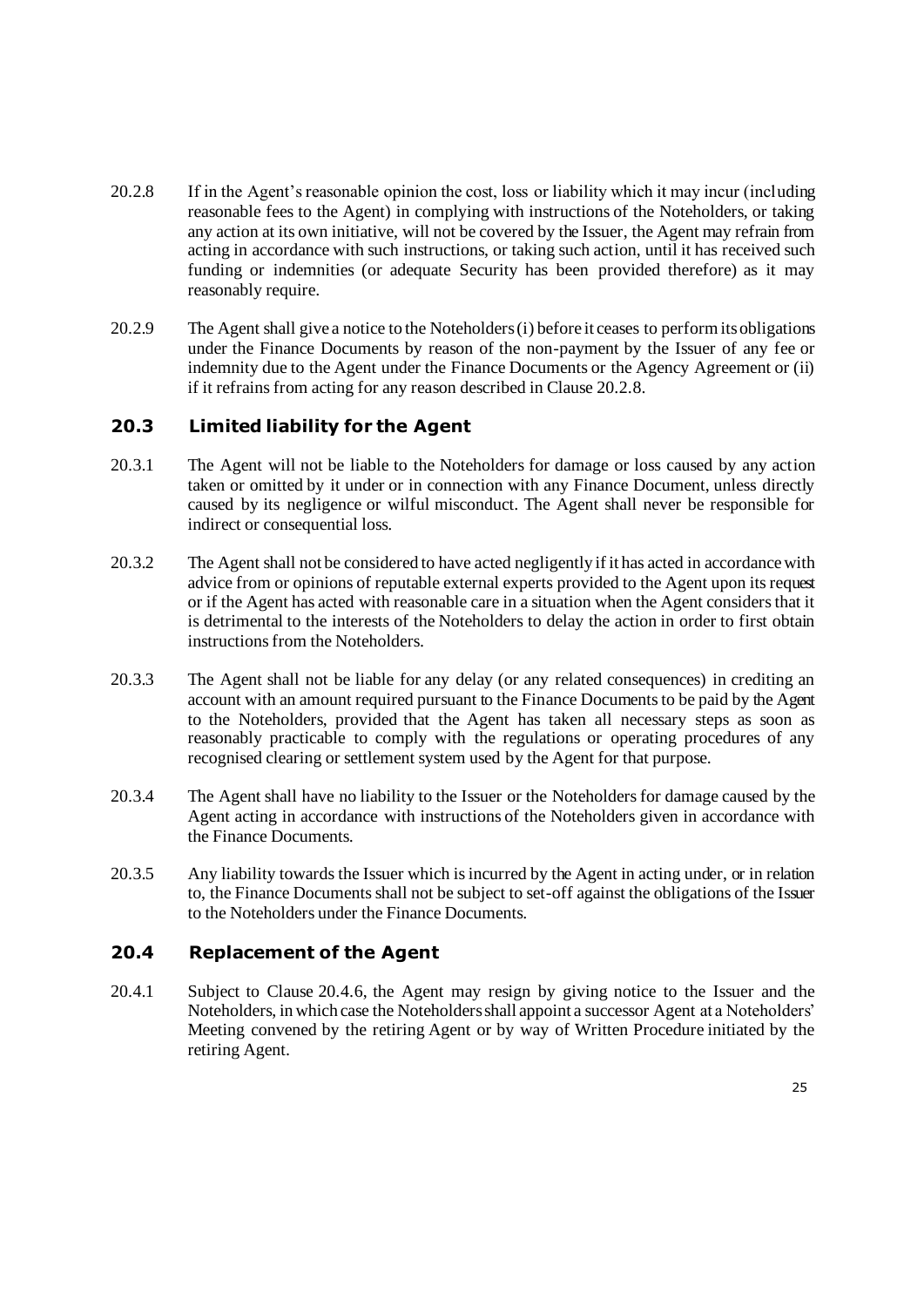- 20.4.2 Subject to Clause 20.4.6, if the Agent is Insolvent, the Agent shall be deemed to resign as Agent and the Iss[uer shal](#page-25-0)l within ten (10) Business Days appoint a successor Agent which shall be an independent financial institution or other reputable company which regularly acts as agent under debt issuances.
- 20.4.3 A Noteholder (or Noteholders) representing at least ten (10) per cent. of the Adjusted Nominal Amount may, by notice to the Issuer (such notice may only be validly given by a person who is a Noteholder on the Business Day immediately following the day on which the notice is received by the Issuer and shall, if given by several Noteholders, be given by them jointly), require that a Noteholders' Meeting is held for the purpose of dismissing the Agent and appointing a new Agent. The Issuer may, at a Noteholders' Meeting convened by it or by way of Written Procedure initiated by it, propose to the Noteholders that the Agent be dismissed and a new Agent appointed.
- 20.4.4 If the Noteholders have not appointed a successor Agent within ninety (90) days after (i) the earlier of the notice of resignation was given or the resignation otherwise took place or (ii) the Agent was dismissed through a decision by the Noteholders, the Issuer shall appoint a successor Agent which shall be an independent financial institution or other reputable company which regularly acts as agent under debt issuances.
- 20.4.5 The retiring Agent shall, at its own cost, make available to the successor Agent such documents and records and provide such assistance as the successor Agent may reasonably request for the purposes of performing its functions as Agent under the Finance Documents.
- <span id="page-25-0"></span>20.4.6 The Agent's resignation or dismissal shall only take effect upon the appointment of a successor Agent and acceptance by such successor Agent of such appointment and the execution of all necessary documentation to effectively substitute the retiring Agent.
- 20.4.7 Upon the appointment of a successor, the retiring Agent shall be discharged from any further obligation in respect of the Finance Documents but shall remain entitled to the benefit of the Finance Documents and remain liable under the Finance Documents in respect of any action which it took or failed to take whilst acting as Agent. Its successor, the Issuer and each of the Noteholders shall have the same rights and obligations amongst themselves under the Finance Documents as they would have had if such successor had been the original Agent.
- 20.4.8 In the event that there is a change of the Agent in accordance with this Clause [20.4,](#page-24-1) the Issuer shall execute such documents and take such actions as the new Agent may reasonably require for the purpose of vesting in such new Agent the rights, powers and obligation of the Agent and releasing the retiring Agent from its further obligations under the Finance Documents and the Agency Agreement. Unless the Issuer and the new Agent agrees otherwise, the new Agent shall be entitled to the same fees and the same indemnities as the retiring Agent.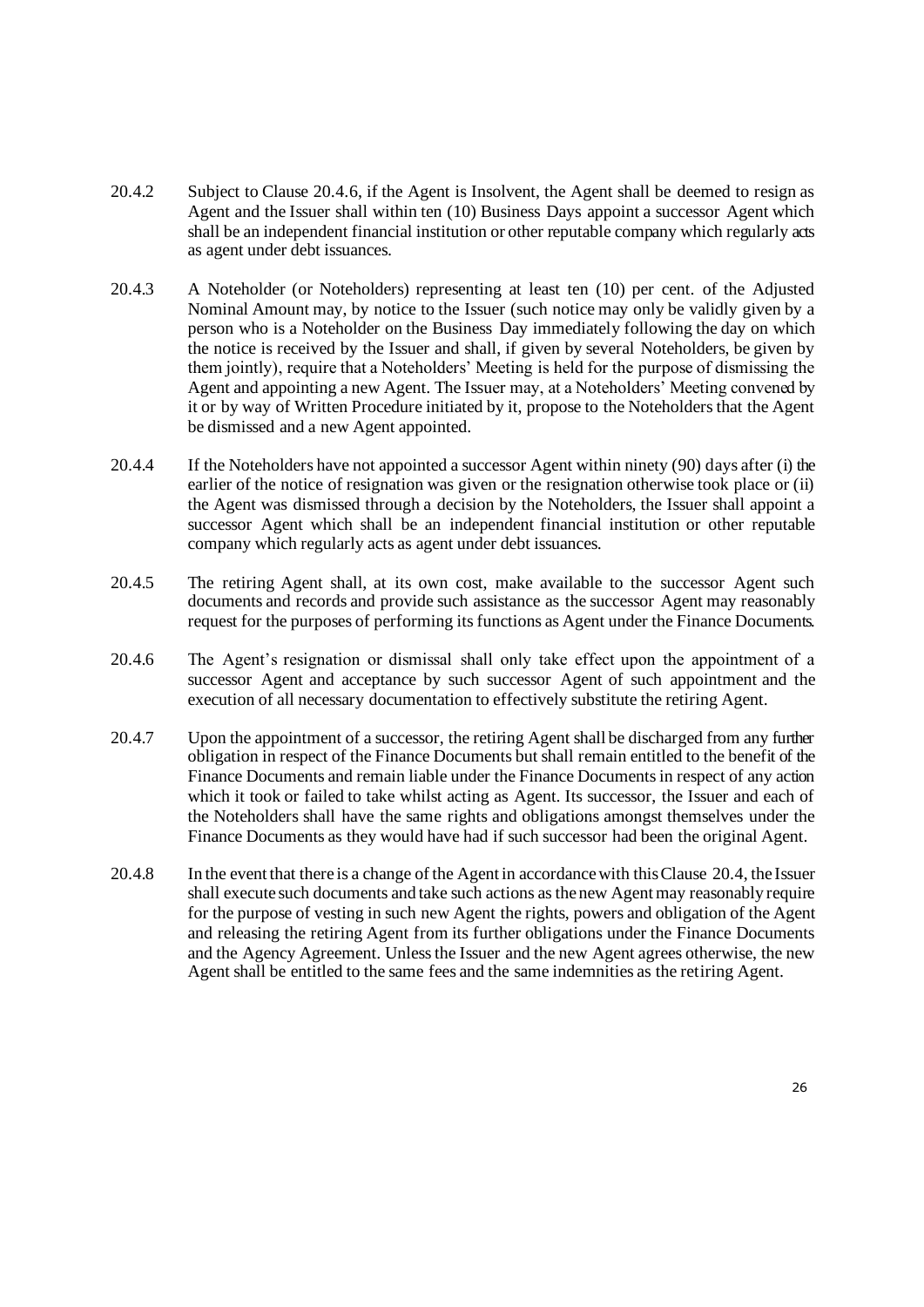## **21 Appointment and Replacement of the Issuing Agent**

- 21.1 The Issuer appoints the Issuing Agent to manage certain specified tasks under these Terms and Conditions and in accordance with the legislation, rules and regulations applicable to and/or issued by the CSD and relating to the Notes.
- 21.2 The Issuing Agent may retire from its assignment or be dismissed by the Issuer, provided that the Issuer has approved that a commercial bank or securities institution approved by the CSD accedes as new Issuing Agent at the same time as the old Issuing Agent retires or is dismissed. If the Issuing Agent is Insolvent, the Issuer shall immediately appoint a new Issuing Agent, which shall replace the old Issuing Agent as issuing agent in accordance with these Terms and Conditions.

## <span id="page-26-0"></span>**22 No Direct Action by the Noteholders**

- 22.1 A Noteholder may not take any steps whatsoever against the Issuer to enforce or recover any amount due or owing to it pursuant to the Finance Documents, or to initiate, support or procure the winding-up, dissolution, liquidation or bankruptcy (Sw. *konkurs*) (or its equivalent in any other jurisdiction) of the Issuer in relation to any of the obligations and liabilities of the Issuer under the Finance Documents.
- 22.2 Clause [22.1](#page-26-0) shall not apply if the Agent has been instructed by the Noteholders in accordance with the Finance Documents to take certain actions but fails for any reason to take, or is unable to take (for any reason other than a failure by a Noteholder to provide documentsin accordance with Clause 20.1.2), such actions within a reasonable period of time and such failure or inability is continuing. However, if the failure to take certain actions is caused by the non-payment of any fee or indemnity due to the Agent under the Finance Documents or the Agency Agreement or by any reason described in Clause 20.2.6, such failure must continue for at least forty (40) Business Days after notice pursuant to Clause 21.2.8 before a Noteholder may take any action referred to in Clause [22.1.](#page-26-0)

## **23 Prescription**

- 23.1 The right to receive repayment of the principal of the Notes shall be prescribed and become void ten (10) years from the Redemption Date. The right to receive payment of interest (excluding any capitalised interest) shall be prescribed and become void three (3) years from the relevant due date for payment. The Issuer is entitled to any funds set aside for payments in respect of which the Noteholders' right to receive payment has been prescribed and has become void.
- 23.2 If a limitation period is duly interrupted in accordance with the Swedish Act on Limitations (Sw. *preskriptionslag (1981:130)*), a new limitation period of ten (10) years with respect to the right to receive repayment of the principal of the Notes, and of three (3) years with respect to receive payment of interest (excluding capitalised interest) will commence, in both cases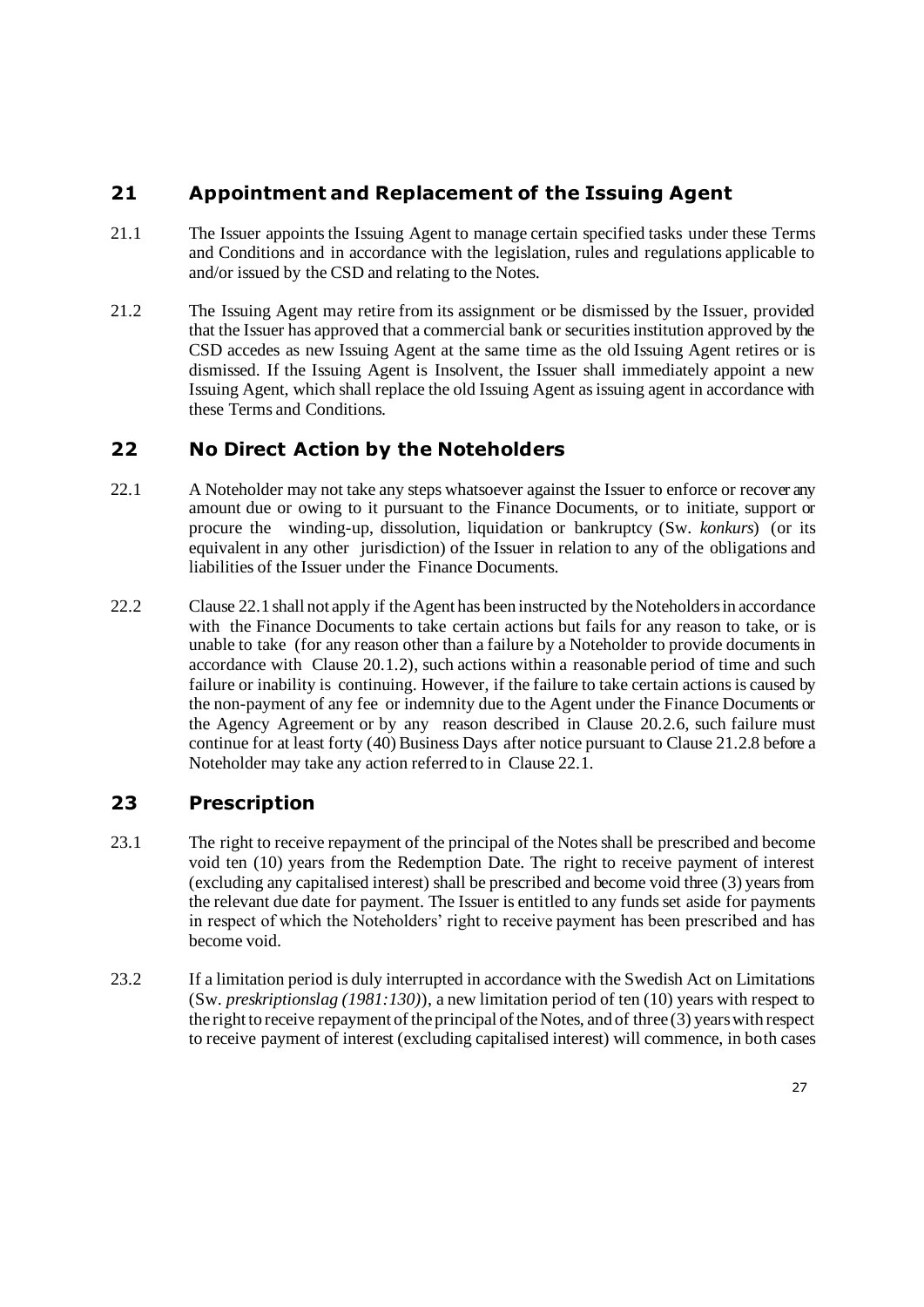calculated from the date of interruption of the limitation period, as such date is determined pursuant to the provisions of the Swedish Act on Limitations.

### **24 Notices and Press releases**

#### **24.1 Notices**

- <span id="page-27-0"></span>24.1.1 Any notice or other communication to be made under or in connection with the Finance Documents:
	- (a) if to the Agent, shall be given at the address registered with the Swedish Companies Registration Office (Sw. *Bolagsverket*) on the Business Day prior to dispatch or, if sent by email by the Issuer, to such email address notified by the Agent to the Issuer from time to time:
	- (b) if to the Issuer, shall be given at the address registered with the Swedish Companies Registration Office on the Business Day prior to dispatch or, if sent by email by the Agent, to such email address notified by the Issuer to the Agent from time to time; and
	- (c) if to the Noteholders, shall be given at their addresses as registered with the CSD, on the date such person shall be a Noteholder in order to receive the communication, and by either courier delivery or letter for all Noteholders. A notice to the Noteholders shall also be published on the website of the Issuer.
- 24.1.2 Any notice or other communication made by one person to another under or in connection with the Finance Documents shall be sent by way of courier, personal delivery or letter (and, if between the Agent and the Issuer, by email) and will only be effective, in case of courier or personal delivery, when it has been left at the address specified in Clause [24.1.1](#page-27-0) or, in case of letter, three (3) Business Days after being deposited postage prepaid in an envelope addressed to the address specified in Clause [24.1.1](#page-27-0) or, in case of email to the Agent or the Issuer, when received in legible form by the email address specified in Clause 24.1.1.
- 24.1.3 Failure to send a notice or other communication to a Noteholder or any defect in it shall not affect its sufficiency with respect to other Noteholders.

### **24.2 Press releases**

If any information relating to the Notes or the Issuer contained in a notice the Agent may send to the Noteholders under these Terms and Conditions has not already been made public by way of a press release, the Agent shall before it sends such information to the Noteholders give the Issuer the opportunity to issue a press release containing such information. If the Issuer does not promptly issue a press release and the Agent considers it necessary to issue a press release containing such information before it can lawfully send a notice containing such information to the Noteholders, the Agent shall be entitled to issue such press release.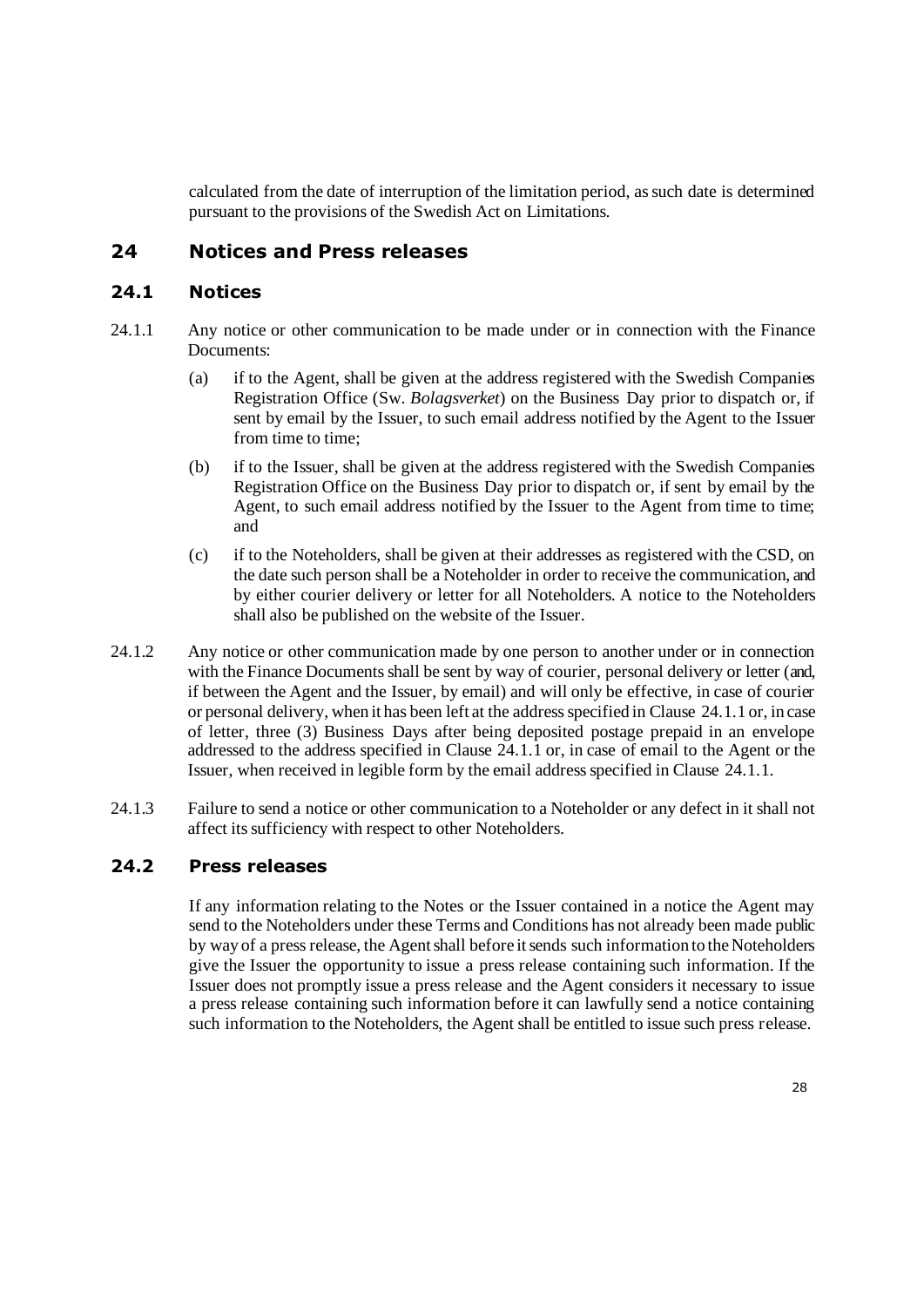# <span id="page-28-1"></span>**25 Force Majeure and Limitation of Liability**

- <span id="page-28-0"></span>25.1 Neither the Agent nor the Issuing Agent shall be held responsible for any damage arising out of any legal enactment, or any measure taken by a public authority, or war, strike, lockout, boycott, blockade, natural disaster, insurrection, terrorism or any other similar circumstance (a "**Force Majeure Event**"). The reservation in respect of strikes, lockouts, boycotts and blockades applies even if the Agent or the Issuing Agent itself takes such measures, or is subject to such measures.
- 25.2 The Issuing Agent shall have no liability to the Noteholders if it has observed reasonable care. The Issuing Agent shall never be responsible for indirect damage with exception of gross negligence and wilful misconduct.
- 25.3 Should a Force Majeure Event arise which prevents the Agent or the Issuing Agent from taking any action required to comply with these Terms and Conditions, such action may be postponed until the obstacle has been removed.
- 25.4 The provisions in this Clause [25](#page-28-1) apply unless they are inconsistent with the provisions of the Financial Instruments Accounts Act which provisions shall take precedence.

## **26 Governing Law and Jurisdiction**

- 26.1 These Terms and Conditions, and any non-contractual obligations arising out of or in connection therewith, shall be governed by and construed in accordance with the laws of Sweden.
- 26.2 The Issuer submits to the non-exclusive jurisdiction of the City Court of Stockholm (Sw. *Stockholms tingsrätt*).

\_\_\_\_\_\_\_\_\_\_\_\_\_\_\_\_\_\_\_\_